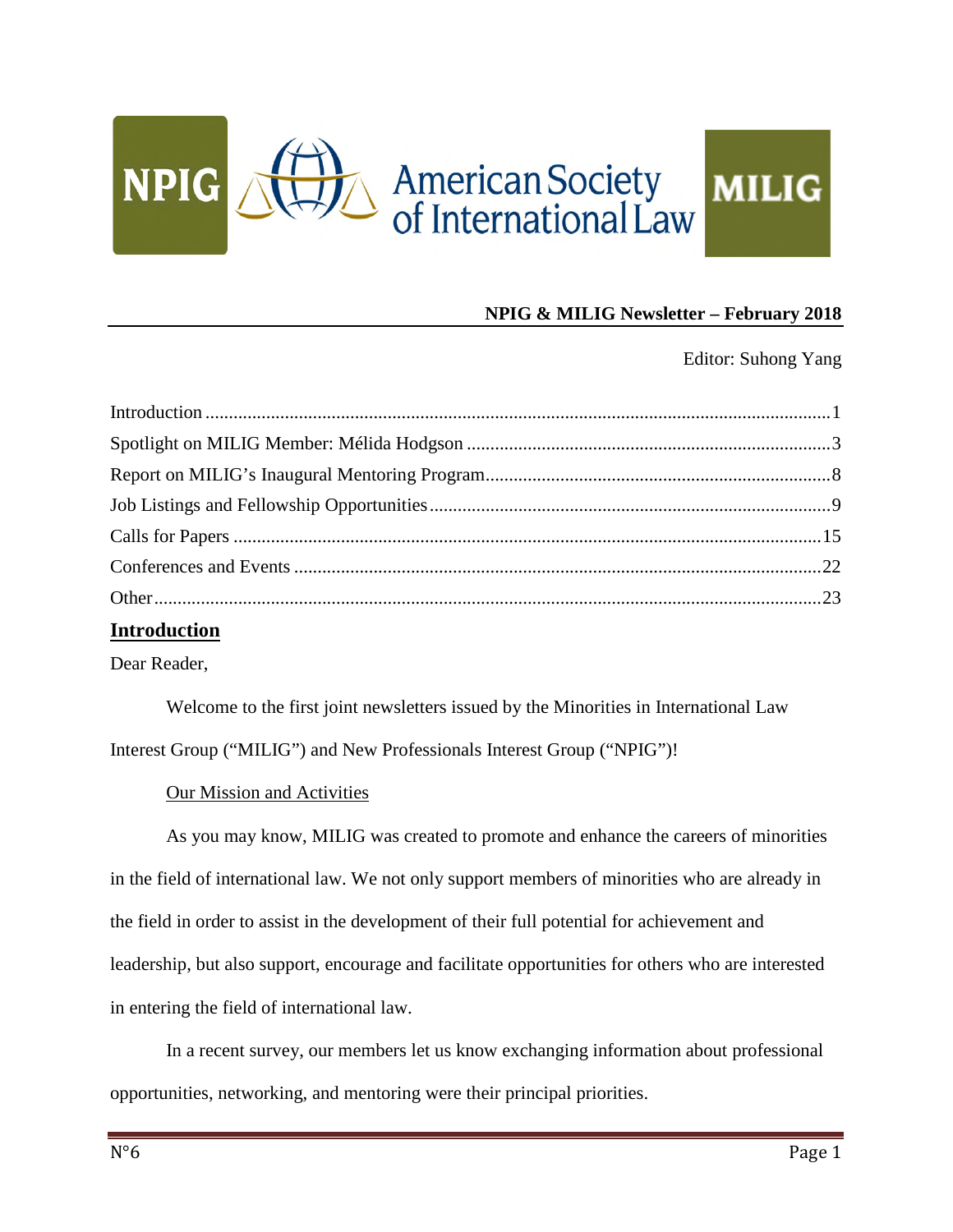#### The Newsletter

Through this Newsletter, a joint venture with the NPIG, we are seeking to meet some of these priorities. Here you will find the latest job listings and fellowship opportunities, as well as calls for papers and notices of forthcoming conferences and events. You will also learn about our annual Mentoring Program through an interview with two of this year's participants. In this issue, you will also learn about careers in international arbitration through an interview with our member, Mélida Hodgson, an experienced international arbitration practitioner.

We plan to continue and expand this coverage in future issues.

Is there additional coverage that you would like to see in our newsletter? Do you have any news or recent publications you would like to share? Would you be willing to write for us? If you so, please let us know.

Upcoming Activities.

If you are attending the ASIL Annual Meeting in Washington, please join us for the MILIG Business Meeting on Saturday April 7<sup>th</sup> at 9 am.

Best,

Christina Beharry (CBeharry@foleyhoag.com ) Rafael Porrata-Doria (rafael.porrata-doria@temple.edu) MILIG Co-Chairs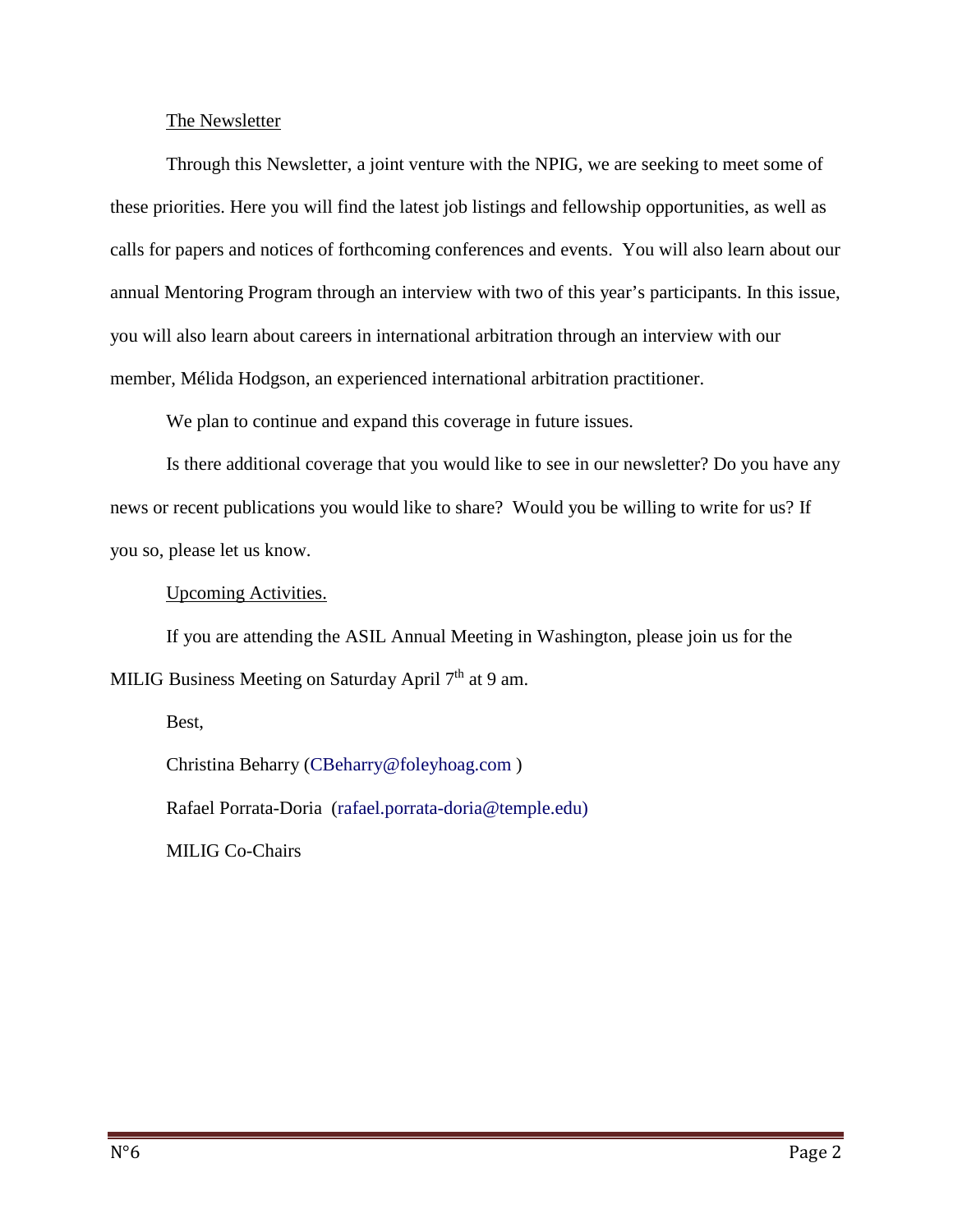## **Spotlight on MILIG Member: Mélida Hodgson**

## **By Jennifer Babaie**



*Mélida Hodgson is a partner in the International Litigation and Arbitration Department of Foley Hoag LLP (Washington, DC office). Her focus is on investor-State dispute settlement and commercial arbitrations, as well as counseling governments and State-owned entities with respect to international investment protection obligations, WTO dispute resolution, and international trade policy issues. She also serves as an arbitrator, and has been named to the rosters of the AAA/ICDR, Chapter 19 of the NAFTA and the WTO indicative list of panelists.*

*She is a former Associate General Counsel at the Office of the United States Trade Representative. In that capacity, in addition to litigating disputes, she was part of the team that developed the 2004 US Model BIT, the 2001 NAFTA interpretation of Chapter 11, and was involved in the negotiations of the investment and procurement chapters in free trade agreements, as well as BITs.*

### **A: Can you tell us how you found your way to practicing international arbitration?**

**Q:** My path to international arbitration was a winding one. I started my career 25 years ago at Shearman & Sterling in New York City in the Commercial Litigation Department. I started off as most people do in general litigation because back then there were very few U.S. firms with a dedicated international arbitration practice.

I had always wanted to do international litigation and had taken a class on international arbitration as a law student at NYU. My first opportunity came in my third year at Shearman when the firm was engaged in a matter involving a Mexican client. At the time, there were about 70 lawyers or more in my department but I was the only one who spoke Spanish.

As happens with many litigation associates at large law firms, I left Shearman in my fourth year to work in the Department of Justice's Civil Division, Commercial Litigation, in order to acquire practical experience. Back then, junior associates spent most of their time writing memos and doing document review (which is now mostly outsourced), with limited opportunity to work on a first draft of a brief, so to remain a litigator it was common to move to a government position in order to gain experience. My experience with the arbitration had reinforced my commitment to practice litigation – I loved being an advocate. I spent about a year and a half with the DOJ, but was frustrated by how slowly the litigation I was hired to do was moving (defending the government in savings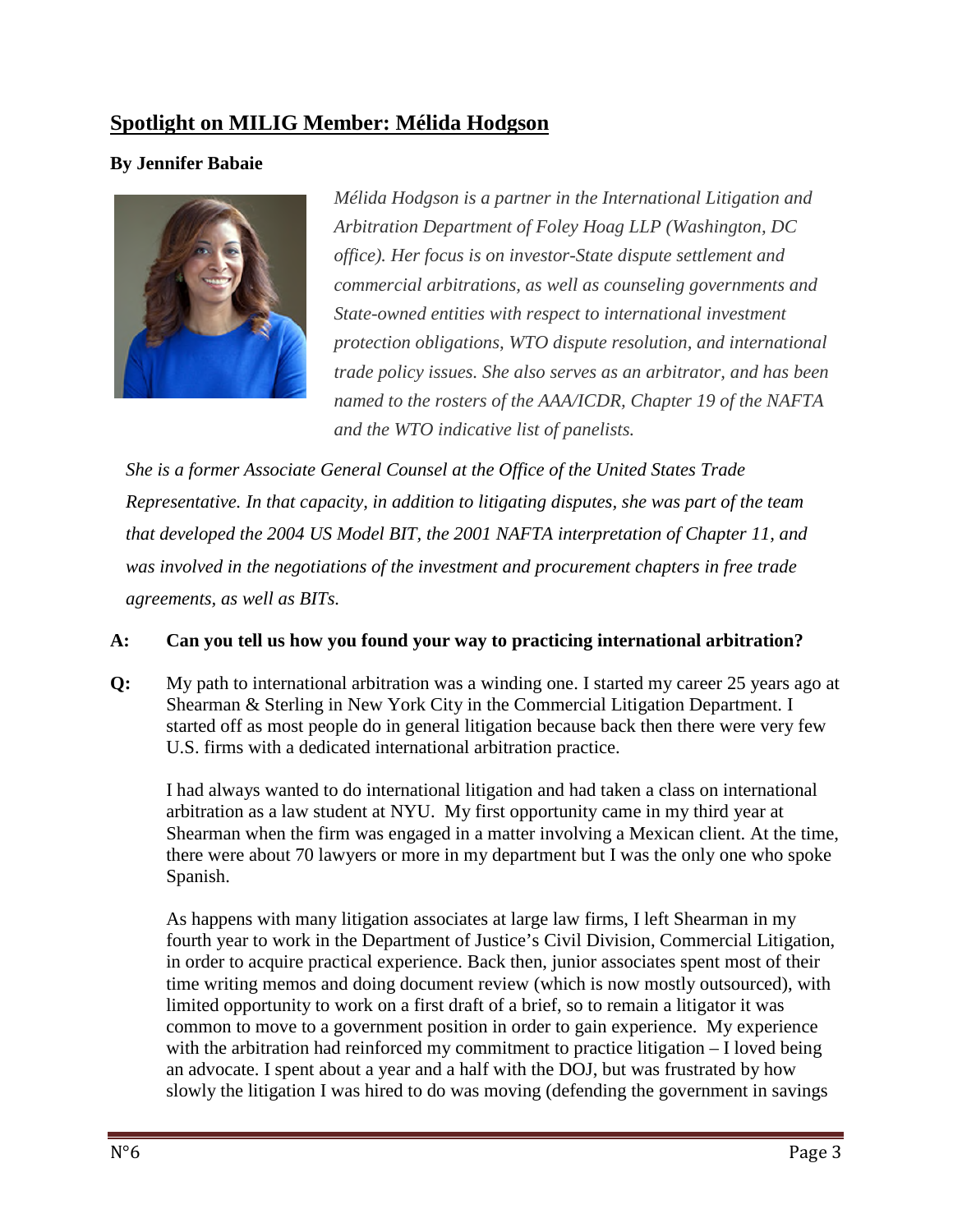& loans cases). It was around that time that an opportunity to join USTR came up. A law school alum at USTR had once told me that USTR would never hire someone who didn't have trade experience. Fortunately, two years later, USTR had a real need for litigators. In order to get Congress to sign on to the WTO, the Clinton Administration had promised that it would vigorously defend U.S. trade laws and rights and so they needed litigators. I saw this as my chance to do international arbitration and I took it!

I spent the next seven years focused initially on litigation, but later also as the lawyer for various aspects of the trade negotiations that began at the end of the Clinton Administration and culminated in the Bush Administration. I worked on several FTA negotiations, including Singapore, CAFTA-DR, Morocco, and Panama. As a result, I developed expertise in two practice areas: (1) investment-protection provisions and (2) government procurement provisions.

After nine years, I decided it was time to go back into private practice. Upon leaving USTR, I joined to Miller & Chevalier, which was known for having a broad based international trade practice, but having decided to focus on international arbitration, I moved to Foley Hoag.

### **Q: What aspect of your work do you think draws prospective government clients to seek your representation?**

**A:** My experience having represented governments in the past—like a number of my colleagues who have worked within their governments in the US, Canada, Ecuador, to name a few—I think draws those types of entities to me and the Firm. Foley only represents governments and so this experience is definitely an asset for clients. Experience working in an inter-agency setting is especially useful because it gives us first-hand knowledge of the way governments approach and deal with arbitration. Personally speaking, it also gives me insight on how best to manage and navigate the divisions that are natural in and between different government entities.

### **Q: Given your busy schedule, how do you find time to speak at conferences? Why do you believe this is important?**

**A:** There is no doubt that in arbitration, perhaps more so than in other legal practices, what your peers think about you and your skills does matter, particularly where it may lead to recommendations for future work. Arbitration is changing, but it is still largely reputational. Although I have doubts as to how much prospective clients should rely on media rankings and peer reputation to hire attorneys to represent them in arbitration, the reality is that it is an important aspect.

The best way to meet your peers, other than litigating against them, is at conferences. I have had peers tell me that they've recommended me to a client when they had conflicts, or that they have recommended my appointment as an arbitrator. I have also met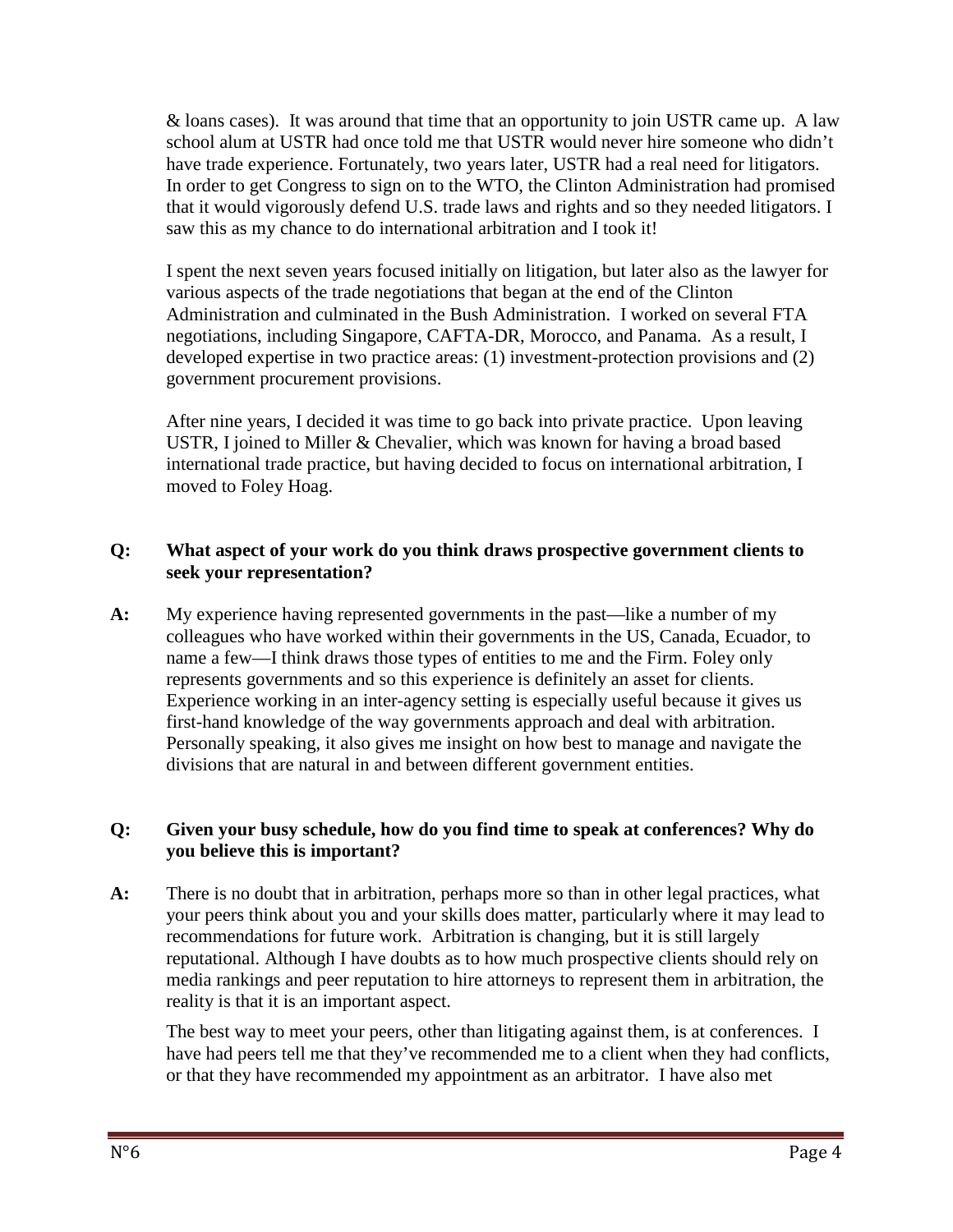prospective clients at conferences. So really, participating in conferences is a good way to get to know other practitioners as well as potential clients.

Another reason that I participate in conferences is my belief that there needs to be more diversity of voices, as to how certain issues should be looked at in arbitration. This is particularly so when you represent governmental entities. Conferences give me an opportunity to shed light on different perspectives. And then there is gender and minority diversity.

### **Q: Would you say that corporate social responsibility ("CSR") is one of these new issues that States should become more aware of?**

**A:** This is a fairly new topic. There has definitely been some concerns with using investment agreements as vehicles for enforcing CSR obligations. As foreign trade agreements currently stand, there really aren't vehicles to address, for example, environmental damage or the failure by investors to respect local laws and to address corruption. In recent years, there have definitely been voices demanding that some kind of requirement be placed on investors. There are certainly details to be worked out as to how you could actually incorporate these provisions in international arbitration. The CETA agreement between Canada and EU, the original India Model BIT revision, and to a lesser extent TPP are examples of this nascent trend.

### **Q: What would you recommend law students and practitioners do to enhance their careers?**

**A:** I would recommend that they write articles, particularly on lesser-known issues such as cybersecurity, human rights, or CSR provisions that could be incorporated into future agreements, or really anything that interests them. Another example of a cutting-edge issue is the rights of non-parties to bring claims based on investment and trade agreements. Environmental and labor groups want to use investment provisions to bring their own claims. An important (and understudied) question is whether third parties should be able to sue for labor or environmental violations. If you've got something new and different to discuss, it will bring attention to you.

I would also encourage junior practitioners to get involved early with professional legal networks and organizations. Many of the international and arbitral organizations have "young groups" that allow lawyers to explore their interests. "Young-ICCA" and the ICC Young Arbitral Forum are two examples.

### **Q: What are you most proud of in your career?**

**A:** I think being a good advocate for my clients. To do this, I always aim to be intellectually honest. The arbitration field is one where there is a lot of pressure to conform to the common view and this can lead to group myopia. This has been particularly evident in the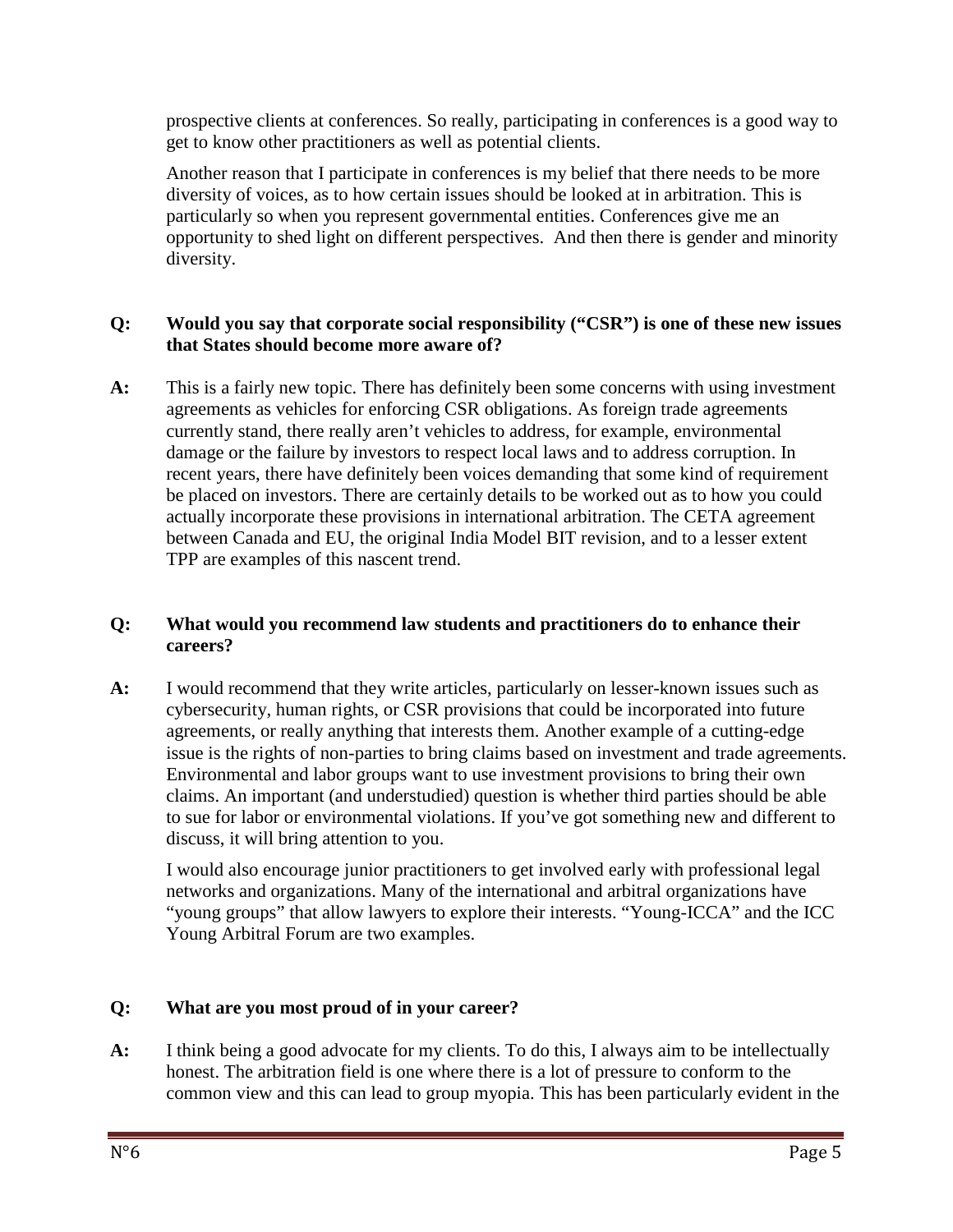last few years. Arbitration has been going through a legitimacy crisis, and for many, the response has been to ignore or dismiss these criticisms. Everything evolves, so I try to be intellectually honest while remaining a good advocate.

### **Q: Have you noticed a change in the opportunities afforded to women and minorities in the field of international arbitration?**

**A:** There is a saying about arbitration: It is "male, pale, and stale." That was true and it remains true. There has been a big push from women over the last couple of years. For example, several women, supported by men, initiated "the Pledge" to get law firms and arbitral institutions to commit to put more women forward as arbitrators, and relatedly, to put women forward as lead chairs in arbitrations.

Personally, I have been fortunate to work with a lot of women and lawyers of diverse backgrounds at Foley Hoag. It's a matter of commitment by the Firm and those managing it. It can happen organically, but people need to be self-aware as to whether they are being fair with how they are distributing opportunities to their colleagues. I also make a personal effort to have women assigned to my cases and to give them speaking roles at hearings.

I think that most of the progress right now is on the domestic (U.S.) side of things, but this is because it is what I am familiar with. What I have seen happening in the U.S., and where I think it's really going to matter, is when clients say they won't do business with a firm unless they see women and minorities on the teams handling their matters. For example, general counsel of some in-house legal departments are demanding diverse teams working on billable matters (i.e. as first or second-chairs). So on the domestic side there has been a greater demand for diversity, and as this increases, I believe the demand will naturally shift to international arbitration matters.

Ultimately, I think more diversity truly depends on the clients. There is certainly a movement towards having more women in lead roles, but we aren't there yet. Specifically in arbitration, one factor may be that traditionally your value increases with age and experience. It's a very 'wait your turn' universe. That's why, at the end of the day, it depends on the clients. Clients have to be the one making the demands to see more women as arbitrators or as lead-chairs.

#### **Q: You are now serving as an arbitrator – what are some of the challenges (if any) that you've faced? Why are there so few diverse arbitrators and why is this a problem? Also, do you have any advice for lawyers interested in serving as an arbitrator?**

**A:** My biggest challenge has definitely been receiving appointments – I have identified both a tangible and intangible reason for this. First, the intangible – and as a preliminary matter this is a problem shared by non-minorities because as I noted, this is a "wait your turn" field. But as I also previously noted, this is not a diverse field, so when you take a small subset of the practitioners who can serve as arbitrators, the lack of diversity is going to appear even more stark. We do have to remember, however, that arbitration, both investment and commercial has really boomed in the last 10-20 years, so it is young and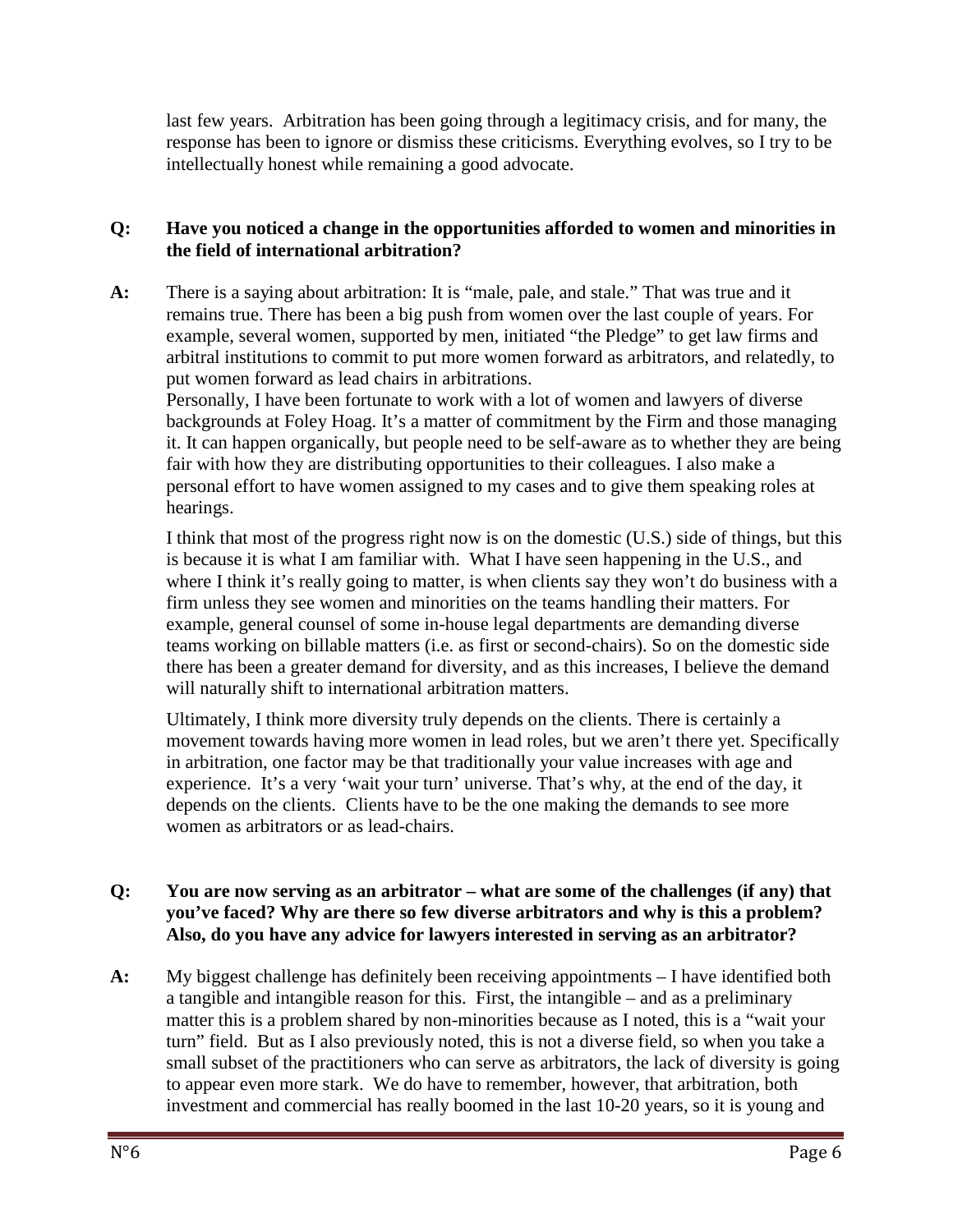now attention has begun to be focused on the lack of diversity – not only gender, but also cultural, racial and geographical.

The lack of diversity is a problem because most or part of the boom can be attributed to arbitration in or involving culturally, racially, and geographically diverse States and entities. If I were to guess (and setting aside the large number of Energy Charter Treaty cases involving European states), over the last decade probably 60-70% of investment arbitrations have involved Latin American, African, and Middle Eastern States. We should also consider the related percentage of commercial arbitrations involving those States or their State-owned entities. We also know from the growth of SIAC and other regional institutions in Asia and the Middle East that there is now a significant amount of commercial arbitration involving Asian and Middle Eastern entities. As well, we know there is a lot of commercial arbitration in Latin America. So it's a bit of a problem if none or mostly none of the arbitrators are from those regions, not least because of unconscious biases that can affect one's understanding of disputes. But it's not all the arbitration world's fault, clients are not blameless because if they themselves are minorities and not demanding to see minorities as arbitrators, then nothing will change.

Getting back to the challenges – one very tangible issue has been conflicts or potential conflicts or the possible appearance of a conflict, which has resulted in my being ineligible to serve most of the time I have been asked if I wanted to serve – this has happened both in the commercial as well as investment arbitration context.

In terms of advice for someone wanting to be an arbitrator, first and foremost get good solid experience as counsel, and if you have the opportunity to serve as a Tribunal Secretary or Assistant that probably helps (although I am wary of the relevance of tribunal secretary training programs for anything other than that function). Also, participate in the events that the institutions hold, get involved in the institutions (for example, ICC's YAF, Young ICSID, Young ICCA, Young SIAC) and apply to get on their rosters. In addition, the Chartered Institute of Arbitrators trains and certifies arbitrators.

### **Q: You have served as an inaugural MILIG mentor – what has that experience been like? What improvements could be made to the program?**

**A:** I have had a wonderful experience participating in the mentoring program. I am happy to share my experiences and to remind young lawyers that there are many paths to getting where you want to reach – we all have different paths. The one advice I would give is to remind young lawyers that people are busy – whether in private practice or public service – so the burden is on the mentee to be persistent. If someone has agreed to serve as a mentor you are not bothering them, but you need to be the driver of the relationship.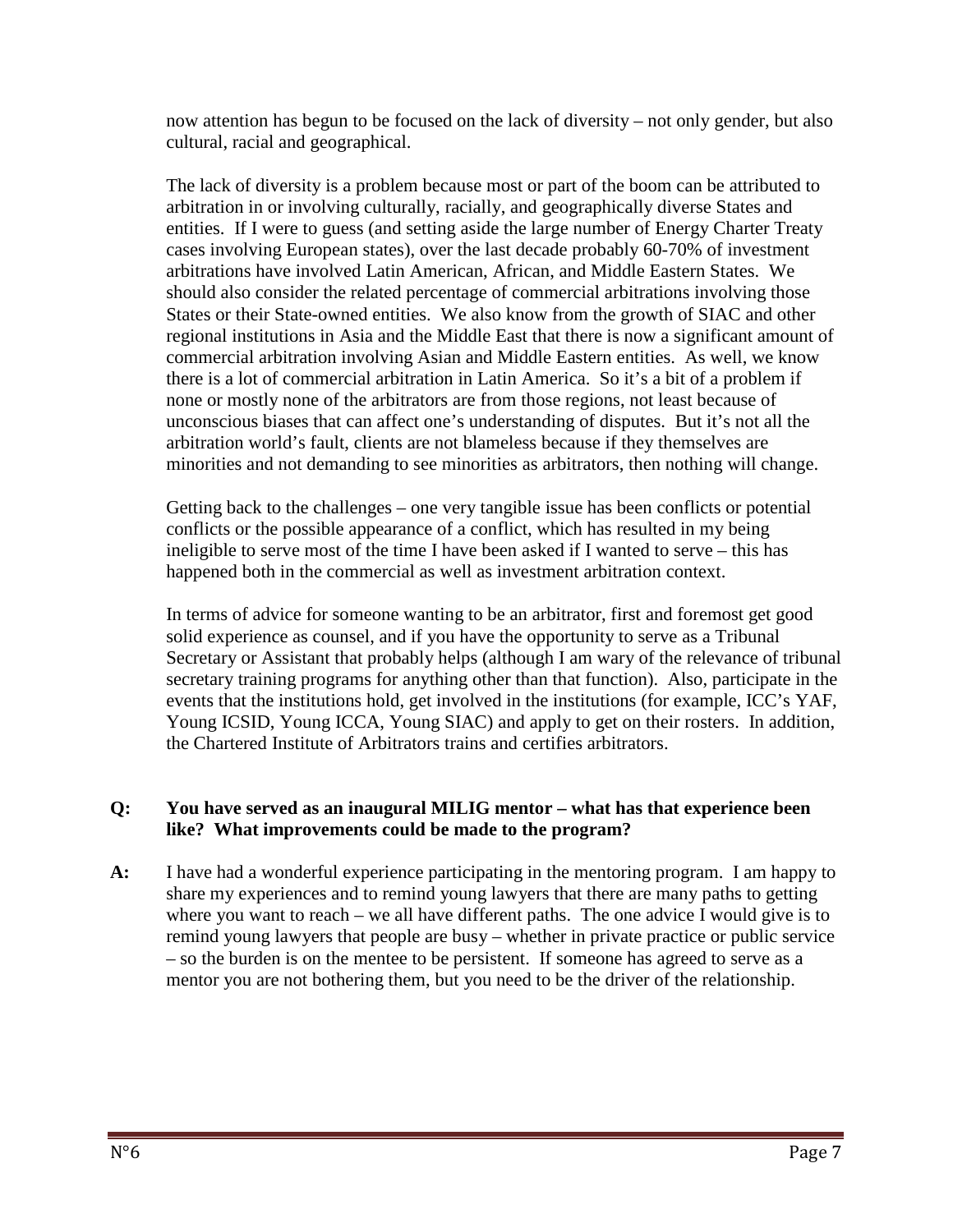## **Report on MILIG's Inaugural Mentoring Program**

## **By Dr. Kinnari Bhatt**





**Valerie Okaru-Bisant** (mentor) **Safiya Moore** (mentee)

In 2017, the ASIL Minorities in International Law Interest Group instituted a Mentoring Program. Under this program, seven law students and young attorneys seeking careers in international law were paired with established professionals in their particular field of interest. Dr. Kinnari Bhatt, a member of our Editorial Board, reports on one such mentoring experience.

Safiya Moore, who has finished her undergraduate LLB and is currently studying for her Legal Education Certificate (the postgraduate training required to qualify as a solicitor in Trinidad and Tobago) at Hugh Wooding Law School, and is completing research on the utility of space technology in overcoming challenges facing the Caribbean and Latin America, was mentored by Professor Valerie Okaru-Bisant of the Elliot School of International Affairs at George Washington University and the Catholic University of America.

I recently spoke to Safiya and Val about their experiences of the new mentoring initiative. Safiya is writing a paper called 'Space for Developing Nations' which examines how developing countries might develop space technology to assist with issues like natural disasters, crime prevention like drugs and human trafficking and the sustainable management of natural resources. Her work considers the challenges developing nations face regarding their financial and technical capacity in developing space technology. It is impressive that Safiya who is writing this paper as a result of her own initiative and intellectual curiosity, rather than as a school assignment.

They both explained how Val has given Safiya detailed feedback on her paper and has shared many of her academic papers and presentations for guidance. Val also introduced her through MILIG Co-chair, Christina Beharry, to Oonagh Sands, (Co-Chair of ASIL's Space Law Interest Group) for more guidance. All of this input has been invaluable for her paper, which is nearing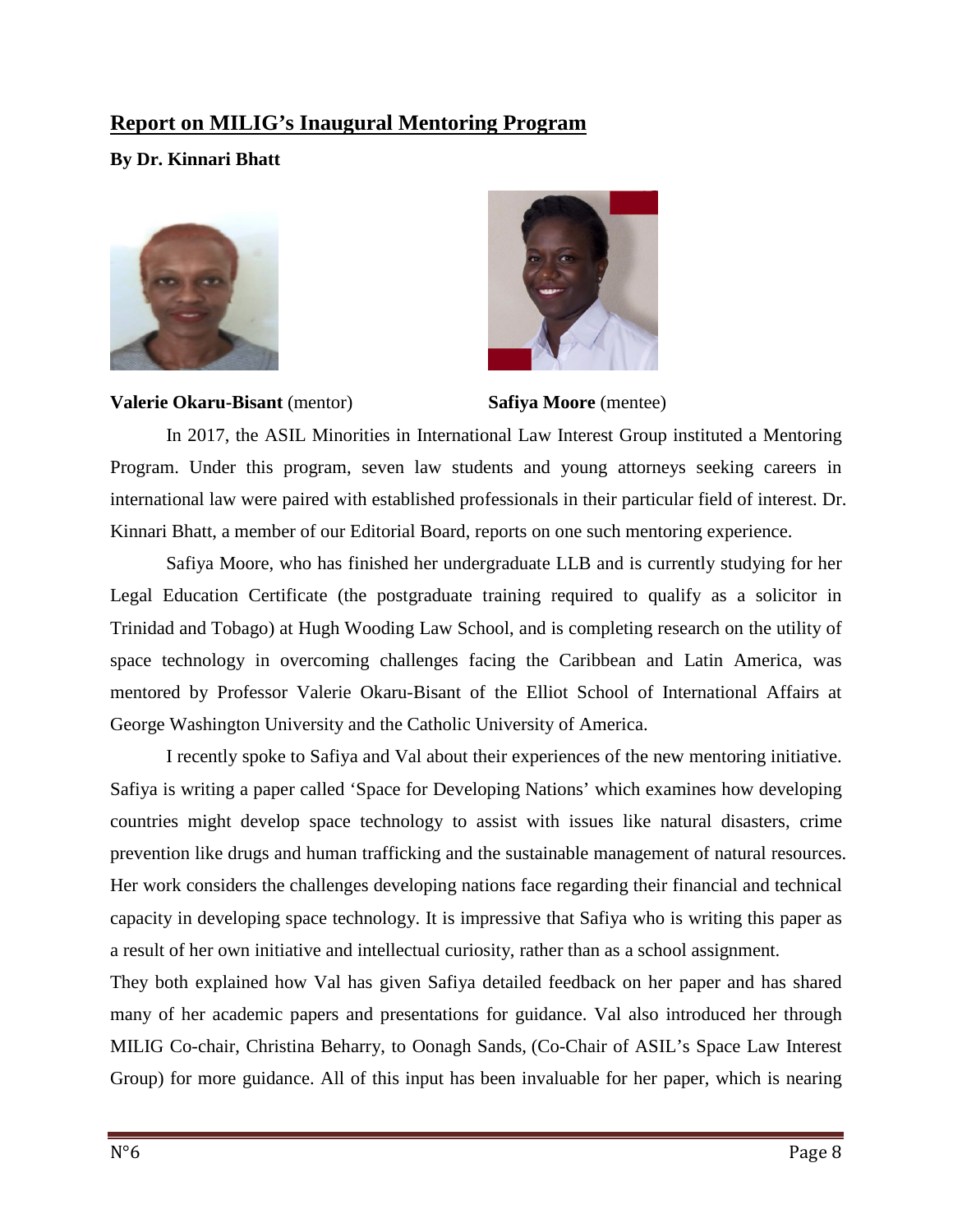completion. The next step for Safiya , with Val's assistance, to target some specialised journals for publication.

In addition to the guidance on her paper, Val gave Safiya more general career advice during the mentoring process. Safiya particularly appreciated Val's insights into the different routes in practice and academia that she can consider after completing her Legal Education, as well as the pluses and minuses of both career tracks. Val introduced her to the type of teaching she does and shared access to her contacts by connecting Safiya to her LinkedIn network. She also exposed Safiya to her World Bank PowerPoint presentation on governance, gender and security of fragile regions.

Both Safiya and Val commented on how it would have been nicer to have Safiya present in Washington, as she could have accompanied Val to meetings and gained some 'real time' exposure to international law. Nevertheless, they spoke regularly, communicating via Skype, email, WhatsApp and using Face Time video conferencing to have more personal contact and make up for the geographical distance. The MILIG mentoring program highlights the pros and cons of remote mentoring, which is becoming more common. It underscores the trade-off between pairing mentees who are not located in international law hubs with established practitioners in other jurisdictions that they may not have otherwise met or developed a relationship. Safiya mentioned how with more check-ins from ASIL, feedback can be taken on board as the mentorship programme continues to grow.

All in all, they have both had great success with the programme and have gained new insights into each other's work. For Val this has meant learning about the legal education system in Trinidad and Tobago and for Safiya, having access to a flexible, 'hands on' mentor that cares about her work and professional development.

## **Job Listings and Fellowship Opportunities**

## **1. University of Oxford, Faculty of Law, and St Hilda's College, Oxford Official (Tutorial) Fellowship in Law and Associate Professorship of Law**

St Hilda's College, Oxford and the Faculty of Law, University of Oxford propose, if a suitable candidate applies, to appoint to an Official (Tutorial) Fellowship in Law and an Associate Professorship of Law. This is a permanent position, subject to completion of a successful review.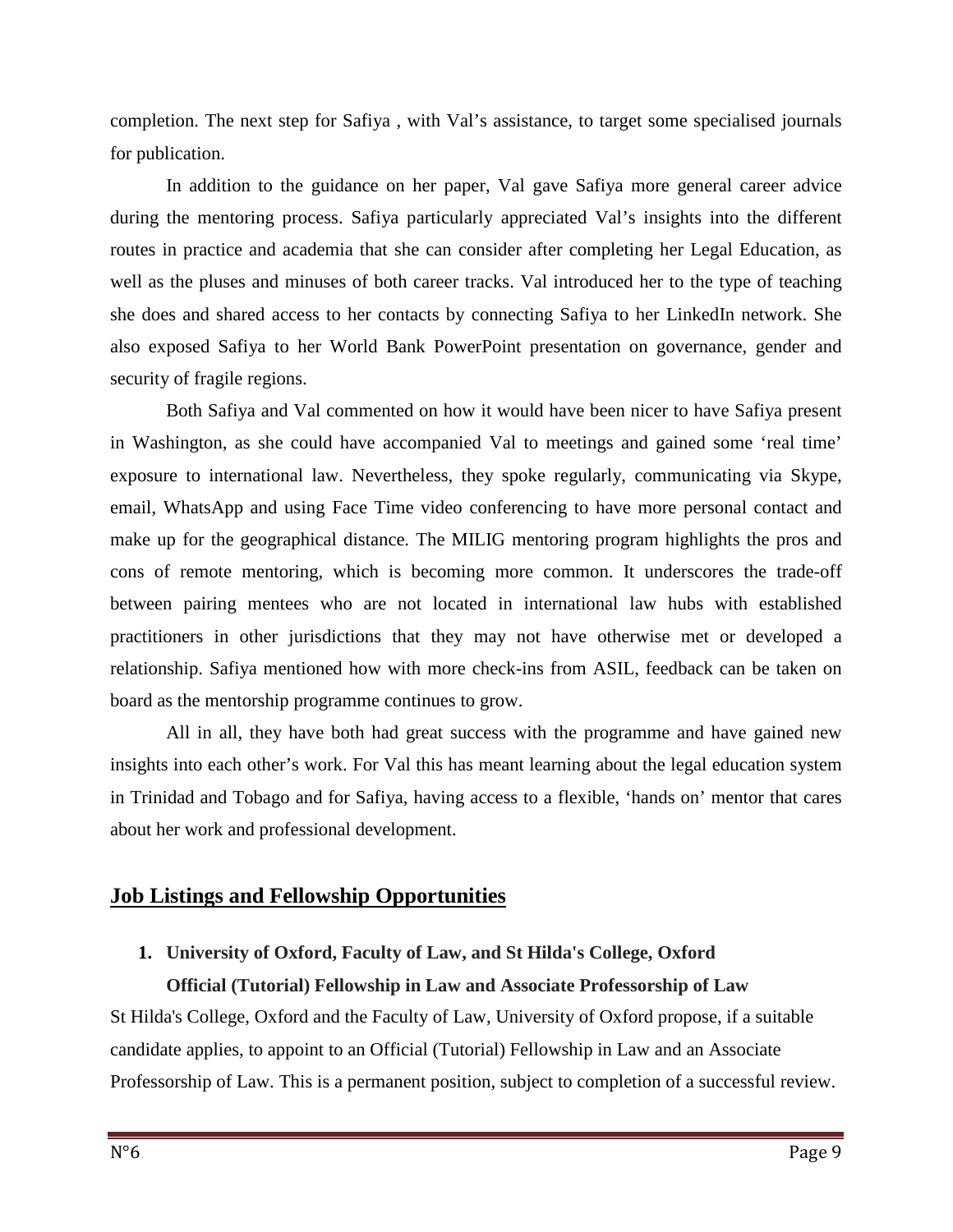Applications are invited from candidates who are active researchers of Law, and with the ability to provide excellent tutorial teaching, classes, and lectures. The successful candidate will be required to engage in scholarly research and publication and to teach at least one of the compulsory papers for the BA. Preference may be given to a candidate who is able to teach for the college in two or more of the following subjects: Constitutional Law, Criminal Law, Roman Law, Contract Law, Tort Law, Administrative Law, Trusts, or Jurisprudence. Candidates must hold a doctorate or LLM equivalent at the time of interview. Candidates must have a sound knowledge of Law in the relevant subjects, the ability or potential to undertake college and University administration and a willingness to participate in college and University business, and excellent communication, interpersonal, and organisational skills.

Applications, containing a completed application coversheet (including the names and addresses of three referees), a detailed covering letter (which should set out information about the candidate's research and the subjects which the candidate could offer to teach for the college and for the faculty), a full curriculum vitae including a list of publications, and two samples of written work should be sent by email to Mrs Suzie Hancock, Academic Registrar, St Hilda's College, Oxford OX4 1DY (email: college.office@st-hildas.ox.ac.uk; tel: (+44) 0 1865 276889). More info: please contact: sarah.norman@st-hildas.ox.ac.uk, or go to: https://www.ox.ac.uk/about/jobs/academic/index/ac26768j

### 2. **Peking University, School of Transnational Law, Dean**

Ideal candidates for Dean will be established scholars with international reputations eligible for tenured appointment as a full professor at one of the world's leading research universities. They will have an unwavering commitment to the highest levels of academic excellence; superior leadership, administrative and interpersonal skills; and, a record of innovation in legal education. Nominations and expressions of interest should be sent to: Professor XU Xinzhong, chair of the Search Committee, at xuxz@gsm.pku.edu.cn

Candidates should include a letter expressing interest and a curriculum vitae. The Search Committee will ask for references only after a preliminary screening of candidates. Confidentiality will be maintained in the search process; references will be contacted only with the explicit consent of the applicant. Nominations and applications will be accepted until a new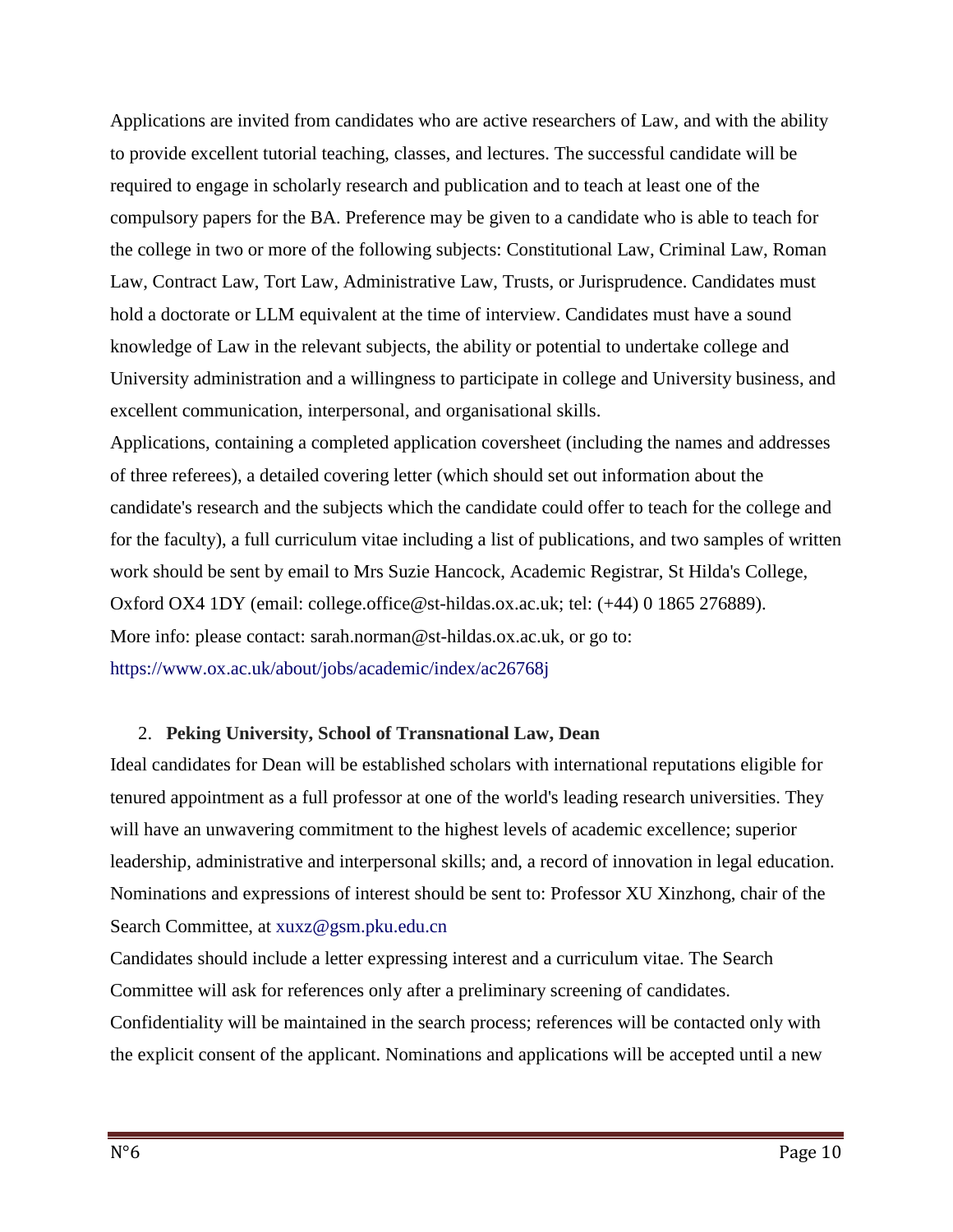Dean is selected, but interested parties are encouraged to submit their materials before **March 10, 2018**, to ensure full consideration.

More info: please contact: xuxz@gsm.pku.edu.cn, or go to: http://stl.pku.edu.cn

## **3. University of Manchester - Presidential Academic Fellowship in International Law**

The University of Manchester is inviting the brightest academic talent to apply for the Presidential Fellowships. They are interested in early-career academics who can deliver worldleading research and teaching, and become the inspiring leaders of the future. Applicants should have a high academic standing, a growing reputation in research, and the specialist knowledge needed to develop exemplary research programmes and methodologies. The closing date for applications is **Tuesday, 3 April.**

More info: https://www.brightest-minds.manchester.ac.uk/

# 4. **University of Luxembourg, Faculty of Law, Economics and Finance Doctoral Candidate (PhD Student) in EU Public Law and/or Comparative Administrative Law (M/F)**

The Faculty of Law, Economics and Finance of the University of Luxembourg has an opening for a Doctoral candidate (PhD student) in EU public law and/or comparative administrative law (M/F) Ref: F2-080014 (to be mentioned in all correspondence). Applications should be submitted online by **March 31, 2018** and must include the following:

- A motivation letter

- A detailed curriculum vitae with list of publications and copies thereof, if applicable

- A research proposal (max. 2000 words), which includes a research question, its scientific

background, a short indication of the research methodology, and a short bibliography

- A transcript of concluded university studies

- The name, current position and relationship to the applicant, of no more than two referees More info: please contact: joana.mendes@uni.lu, or go to: http://emea3.mrted.ly/1pz6a

## **5. Global Citizenship Law Project: Research Fellow**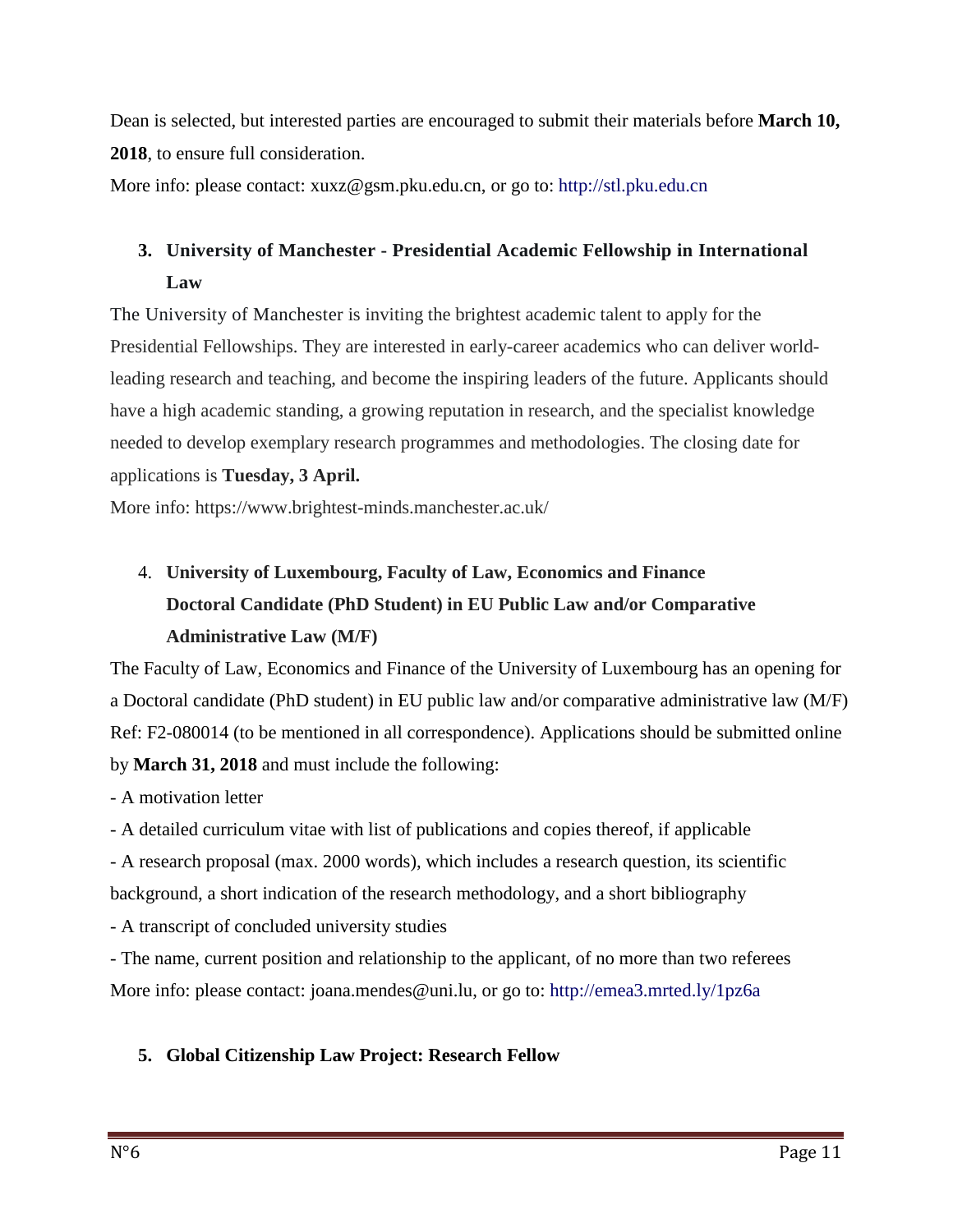The WZB Berlin Social Science Centre, Project Group "International Citizenship Law" (led by Professor Liav Orgad) in the Research Area Migration and Diversity, is offering a position for a Research Fellow in the field of "Global Governance of Citizenship" to work initially 25.35 hours per week (65% of full employment), preferably starting in summer 2018 or earlier, for up to four year, with the opportunity to pursue a doctoral degree (Ph.D.) within the context of the project, supervised by the project leader; if applicable, in connection with the Berlin Graduate School for Social Sciences or the Berlin Graduate School of Transnational Studies.

Application Materials: Curriculum Vitae (maximum 3 pages); Research Plan, which should contain a statement of the applicant's ideas on the research questions, theoretical framework, and methodological approach (maximum 3 pages); and Letter of Motivation, which should describe acareer plan and reasons for seeking to join the "Global Citizenship Law" project (maximum 500 words). Please submit your complete application by email (as one PDF file) by the closing date of **March 15, 2018** to: Wissenschaftszentrum Berlin für Sozialforschung gGmbH.

More info: https://www.wzb.eu/en/node/57638

### **6. NYU Information Law Institute Research Fellowships 2018-19**

The Information Law Institute at NYU (http://www.law.nyu.edu/centers/ili) is accepting applications for research fellowships to begin in Fall 2018. The initial fellowship term is for one year, with the possibility of renewal for a second year. Applicants should hold a law degree or a Ph.D. in a relevant area, and show interest and promise in conducting research and writing. They will give preference to applicants with demonstrated interest in ILI areas of focus, including privacy, algorithms and automated decision-making, and information/data ethics and politics. Applications (by email) and inquiries should be addressed to ILI administrator Nicole Arzt, nicole.arzt@nyu.edu, and should include: a CV, copies of 2 relevant publications or writing samples, a transcript of graduate work (unofficial is acceptable), the names and contact information of three references, and a cover letter summarizing the candidate's relevant background and accomplishments and outlining his or her perceived fit with the ILI. They will review applications on a rolling basis until the positions are filled. Applications received on or before **February 20, 2018** will be given priority.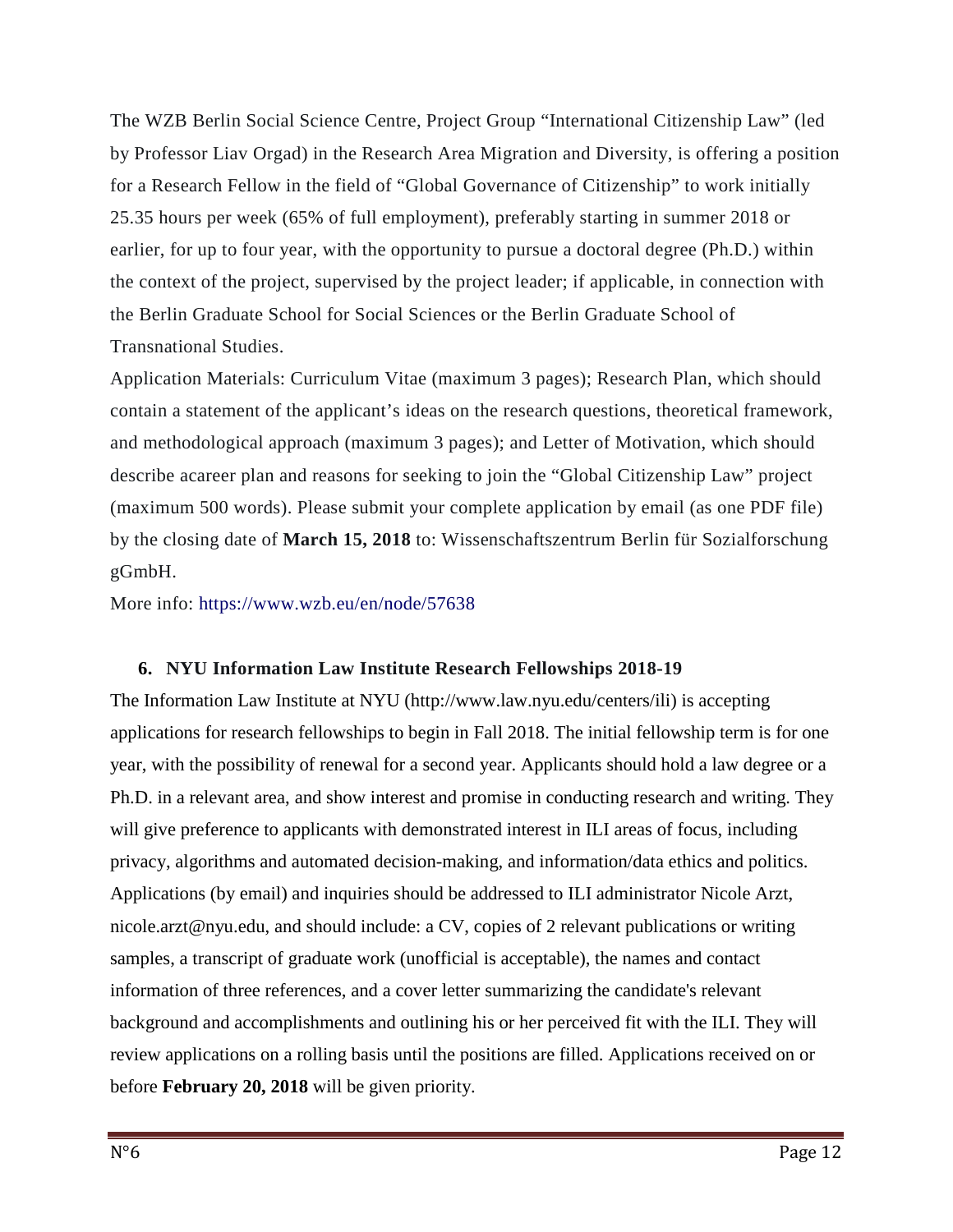## **7. Univeristy of Oslo, Norway: Paid Ph.D. Research Fellowships in Public International Law**

The University of Oslo Faculty of Law is offering up to two paid Ph.D. Research Fellowships within the project "State Consent to International Jurisdiction: Conferral, Modification and Termination" under the leadership of Prof. Dr. Freya Baetens. The fellowships will be at the PluriCourts Centre for the Study of the Legitimate Roles of the Judiciary in the Global Order, Department for Public and International Law, Faculty of Law, University of Oslo. The project is funded by the Research Council of Norway, as part of the Young Research Talents grant programme.

More info: http://lawprofessors.typepad.com/international\_law/2018/02/phd-

research.html?utm\_source=feedburner&utm\_medium=email&utm\_campaign=Feed%3A+typepa d%2FIUZz+%28International+Law+Prof+Blog%29

#### **8. Internship - U.S. Department of State**

The U.S. Department of State Fall 2018 Student Internship Program (unpaid) is now accepting applications. U.S. citizenship is required. Please apply online via USAJOBS: https://www.usajobs.gov/?source=govdelivery&utm\_medium=email&utm\_source=govdelivery.

The deadline for submitted applications is **March 2, 2018**. It is suggested that applications be submitted as early as possible to insure all documents have been uploaded properly and to account for any technical glitches that may occur. Interns will be expected to enter on duty in the September/October 2018 timeframe.

More info: https://careers.state.gov/intern/student-

internships/?source=govdelivery&utm\_medium=email&utm\_source=govdelivery

## **9. Internship - U.S. Department of State Pathways Internship Experience Program (IEP)**

The U.S. Department of State Pathways Internship Experience Program (IEP) is accepting applications. U.S. citizenship is required. Please apply online via USAJOBS: https://www.usajobs.gov/?source=govdelivery&utm\_medium=email&utm\_source=govdelivery.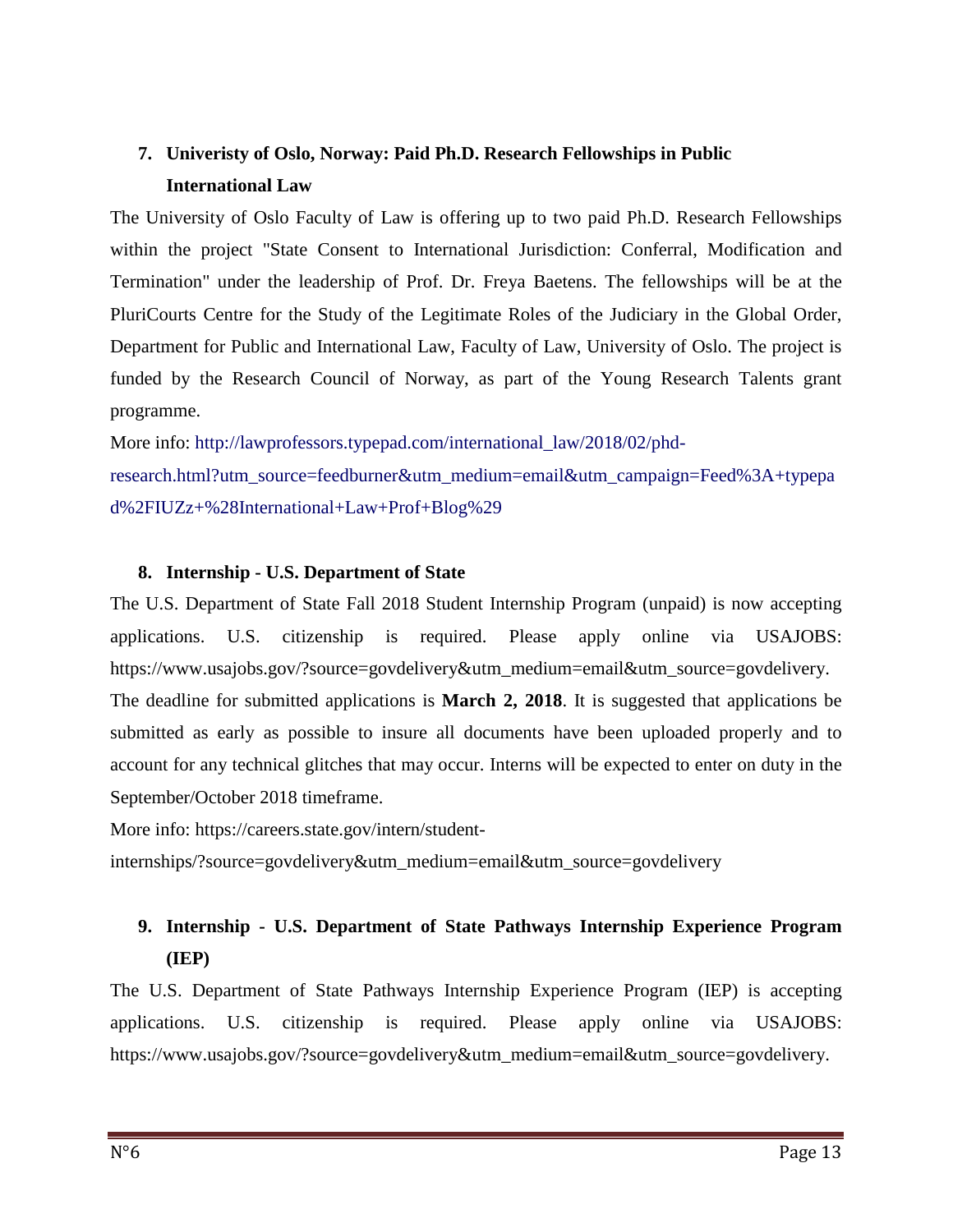Student Trainees work closely with the U.S. diplomats and Civil Service professionals who carry out America's foreign policy initiatives. To witness and participate in U.S. foreign policy formulation and implementation, consider a Pathways internship with the U.S. Department of State.

**Washington, DC** location: These vacancy announcements will be open from **February 5 to February 9**, 2018 or when the application **cutoff limit has been reached** for each position. Each vacancy will close on whichever day the first of these conditions is met. If the application limit is reached on the same day the announcement opened, the open and close date will be the same. Candidates are encouraged to read the entire announcement before submitting their application packages. Veterans' preference regulations apply.

**Denver, CO** location: These vacancy announcements will be open from **February 2 to February 9, 2018** or when the application cutoff limit has been reached for each position. **Charleston, SC** location: These vacancy announcements will be open from **February 6 to February 12, 2018** or when the application cutoff limit has been reached for each position.

#### **10. Summer Research, University of Illinois**

The Russian, East European, and Eurasian Center (REEEC) at the University of Illinois at Urbana-Champaign is now accepting applications for its Summer Research Laboratory. The opportunity grants scholars access to the Center's extensive library and research consultations. Application for the summer research laboratory should be by **March 15, 2018**.

More info: https://reeec.illinois.edu/programming-and-events/summer- research-laboratory/

### **11. Internship - US Trade Representative's office**

The Office of the United States Trade Representative (USTR) is an agency of more than 200 committed professionals with decades of specialized experience in trade issues and regions of the world. The student intern program at USTR is a year-round, volunteer program in which undergraduate, graduate students, and recent graduates gain knowledge and experience on U.S. trade policy and, in many cases, earn college credit at the same time.

All applicants must be U.S. Citizens, at least eighteen years of age at the time of applying, and enrolled in an undergraduate or graduate program at a college or university (2-4 year institution), or have graduated in the past two years from undergraduate or graduate school. To be considered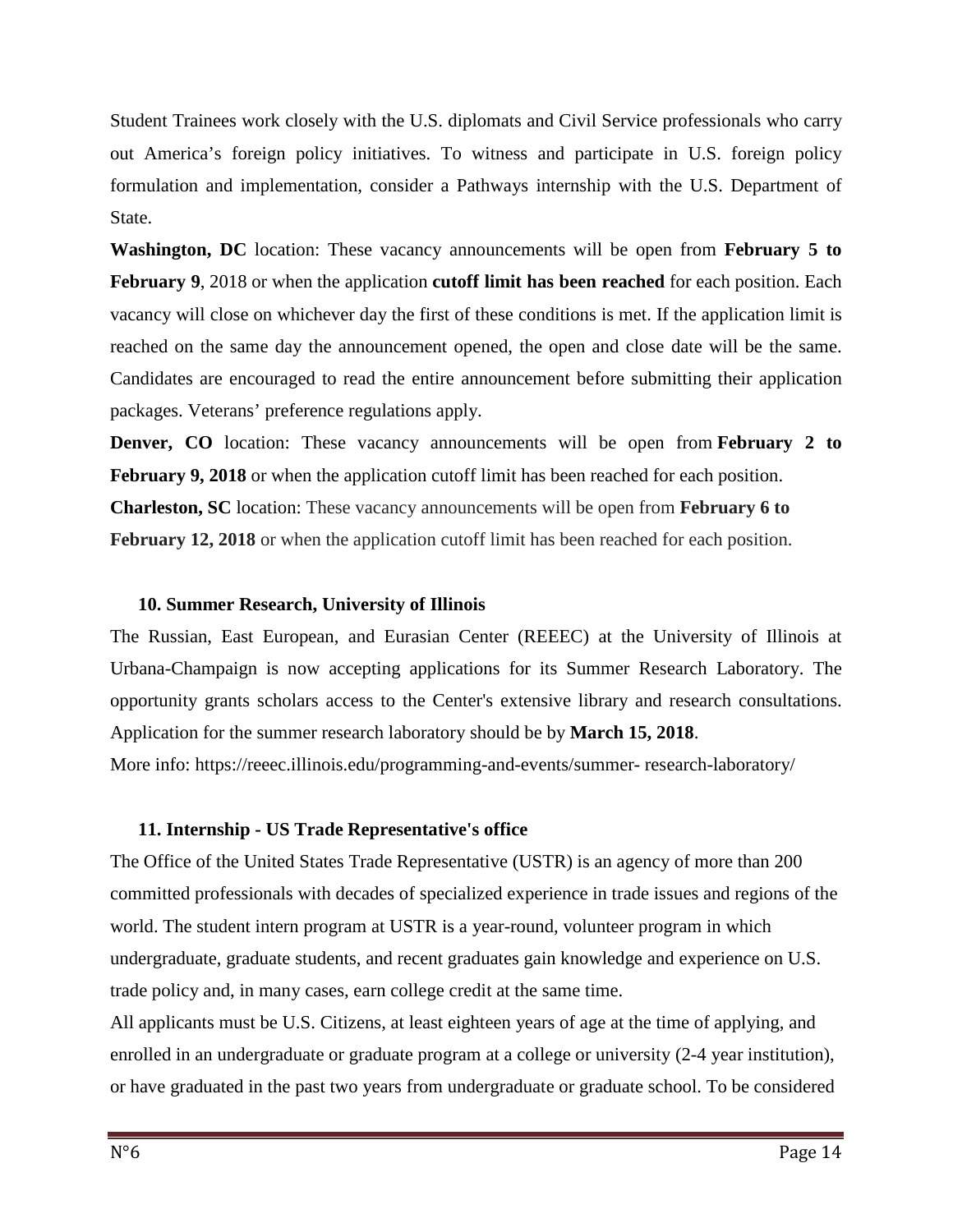for the 2018 Summer session, applicants must submit a resume and cover letter using the JAZZ system, as well as answer all of the required questions. Complete applications must be received by 11:59 p.m. on **March 15, 2018**. To assist with identifying areas of interest within our agency, you can find a brief overview of the functional responsibilities for each office by selecting the "Organization" option under the "About Us" tab on our webpage www.ustr.gov. More info: http://ustr.theresumator.com/apply/IaLS6dwHi3/USTR-Intern-Position-Summer-2018

## **12. Internship - Office for the Coordination of Humanitarian Affairs of the United Nations**

The internship within the Office for the Coordination of Humanitarian Affairs, in line with the United Nations (UN) Internship Programme, aims to provide a framework by which students from diverse academic backgrounds gain exposure to the United Nations through assignment to offices within the Secretariat in order to enhance their educational experience and gain experience in the work of the United Nations. Additionally, it provides the United Nations offices with the assistance of qualified students specialized in various professional fields. This internship is located in the New York Office for the Coordination of Humanitarian Affairs (OCHA). The incumbent will report to a Humanitarian Affairs Officer. This OCHA Internship is for a minimum duration of three months with an opportunity for extension up to six months. The internship is unpaid and full-time. Interns work five days per week (35 hours). To apply to this job opening please visit: https://inspira.un.org or https://careers.un.org. A completed online application (Cover Note and Personal History Profile) is required.

Closing date: **15 July 2018.** 

More info: https://unjobs.org/vacancies/1500642855548

## **Calls for Papers**

## **1. Biennial Conference of the Latin American Society of International Law**

The Sociedad Latinoamericana de Derecho Internacional/Latin American Society of International Law has issued a call for papers for its Fifth Biennial Conference, to be held September 24-25, 2018, at the Universidad Torcuato Di Tella, in Buenos Aires. The theme is *"Diálogos de Derecho internacional/Dialogues of International Law."* Paper proposals may be submitted in Spanish,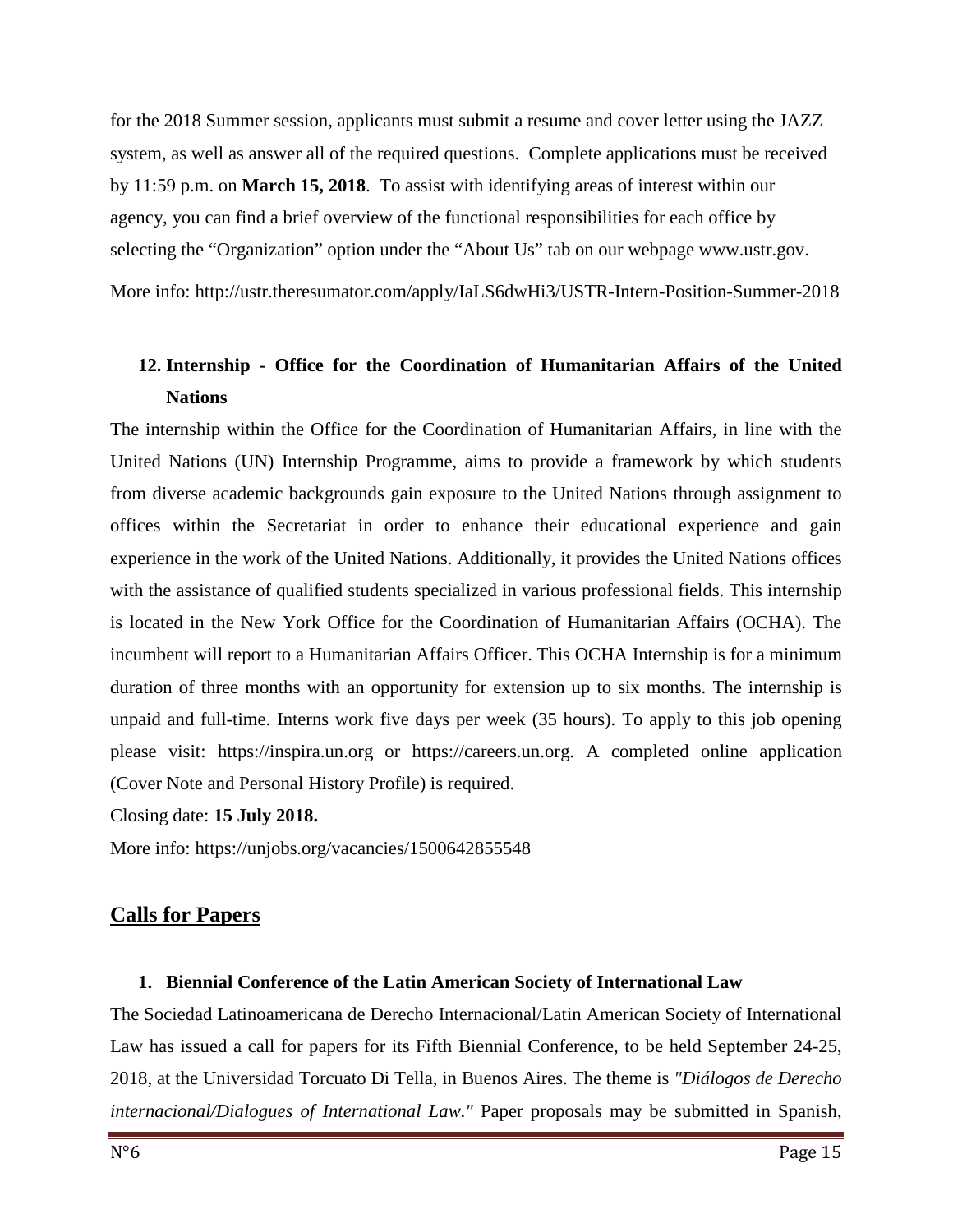Portuguese, French or English. Abstracts will be received (maximum 500 words) until **February 15, 2018**. Those must be sent to conferenciasladi2018@utdt.edu. Submissions must contain: (i) an abstract, (ii) a brief résumé of the candidate, (iii) and the panel for which the proposal is being submitted.

The speakers will have to take care of their travel and accommodation expenses. Regrettably, SLADI-LASIL does not have funds for financial aid. Selected papers will be published in the Latin American Journal of International Law (Revista Latinoamericana de Derecho Internacional, LADI).

More info: file:///Users/OliviaSY/Downloads/LASIL%20Conference%202017%20- %20UTDT.%20(1).pdf

## **2. PluriCourts at the University of Oslo – Workshop at the European Court of Human Rights**

PluriCourts at the University of Oslo has issued a call for papers for a workshop on *"Responding to Legitimacy Challenges: Opportunities and Choices for the European Court of Human Rights,"* to take place September 21, 2018, at the European Court of Human Rights. Please submit abstracts of maximum 400-500 words together with a cover letter by **February 15, 2018**, in one single PDF document, at https://nettskjema.uio.no/answer/88091.html. The abstract should go beyond the standard conference abstract and include the key steps of the argument to be presented. The cover letter should include a 1 paragraph CV and explain the context of the paper: e.g. whether it is part of a PhD project, whether it is based on undertaken empirical research or part of ongoing research etc. Accepted contributors will be asked to provide a 4-5 page position paper, to be presented at a panel of the workshop.

More info: https://www.jus.uio.no/pluricourts/english/news-and-events/events/2018/2018-09-21researchers-meet-the-court.html

## **3. Journal of Territorial and Maritime Studies**

The Journal Territorial and Maritime Studies (JTMS) is soliciting submissions for its Summer/Fall 2018 issue. In the interest of increasing submissions, JTMS is offering authors of articles successfully passing peer review and selected for publication in the Summer/Fall 2018 issue an honorarium of \$1000. JTMS is an interdisciplinary Journal of research on territorial and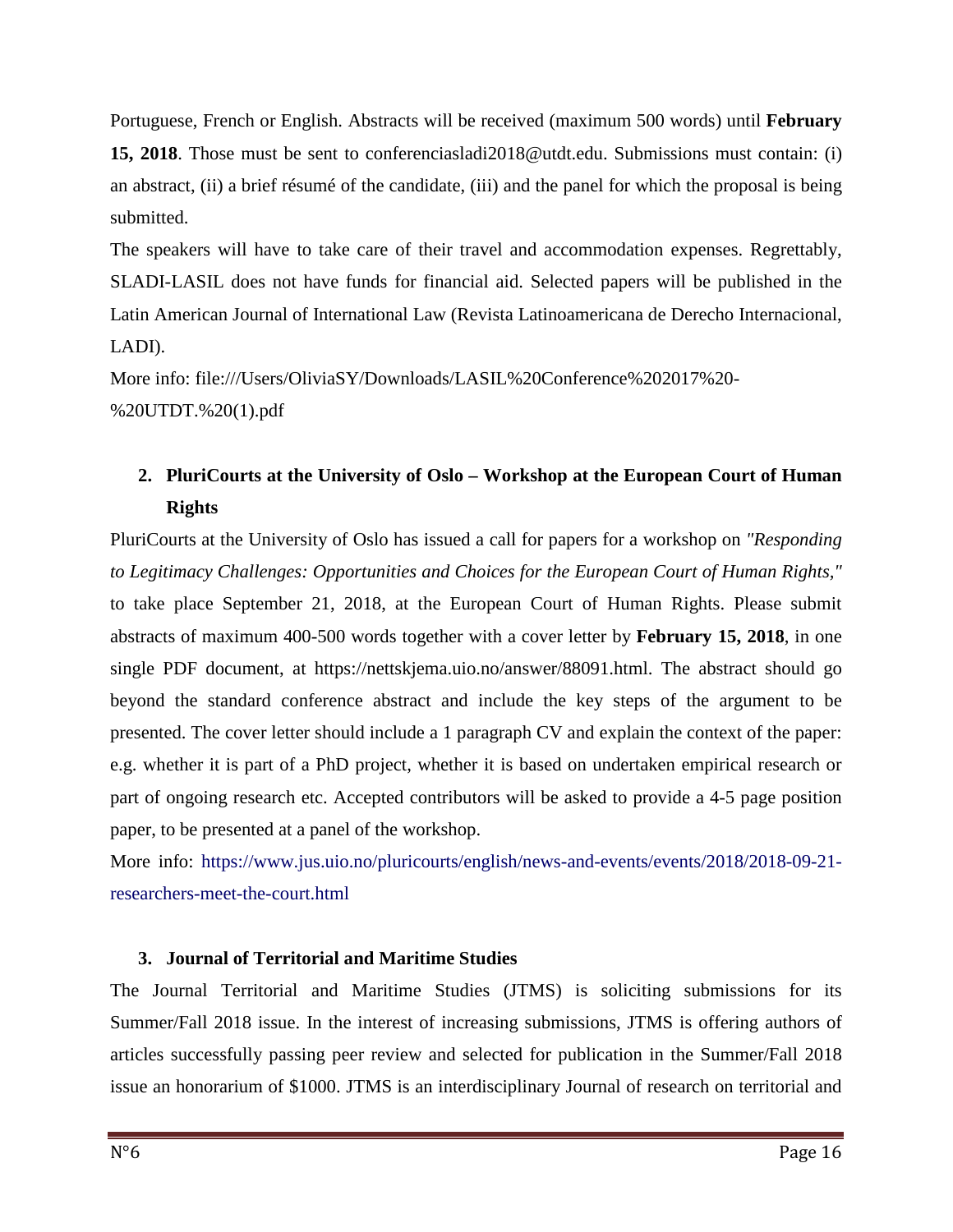maritime issues sponsored by the Northeast Asia History Foundation with editorial offices hosted by Yonsei University in South Korea. The Journal provides an academic medium for the announcement and dissemination of research results the fields of history, international law, international relations, geography, peace studies, and any other relevant discipline. The journal covers all continental areas across the world, and it discusses any territorial and maritime subjects through the various research methods from different perspectives; moreover, practical studies as well as theoretical works, which contribute to a better understanding of territorial and maritime issues, are encouraged.

Manuscript should be submitted electronically to jtms@yonsei.ac.kr. Submitted papers should include four major sections: the title page, structured abstract, main body, and references. The title page should contain the title of the paper, the author(s) name, the institutional affiliation and keywords. Manuscripts should follow the JTMS style guide available on our website. A length of maximum 9,000 words is preferred for an article, including endnotes, and approximately 2,000 words for a review. Submissions wishing to be considered for the Summer/Fall issue must submit their manuscripts by no later than **February 15th, 2018.** 

More info: https://www.journalofterritorialandmaritimestudies.net/submissions

### **4. Leicester Law School–Postgraduate ADR Conference**

The first of the Leicester Law School–Postgraduate ADR Conference will take place in Leicester on May 10, 2018, in collaboration with the Transnational Dispute Management network.

The topic of the conference is "*Looking to the Future and Beyond: New Approaches to ADR*". The topic is to be understood in a broad sense and international and transnational perspectives are highly welcomed. It could be interpreted to mean, inter alia, the ever-changing characteristics of ADR as an alternative to State Courts, how the quality and standards could be improved, the effect of its steady growth alongside the unprecedented technological change and its impact on the future of legal services. Doctoral and early career researchers are invited to present on these issues and related issues. Submissions from all legal and interdisciplinary fields are welcomed.

Abstracts not longer than 300 words in length must be submitted to fna7@le.ac.uk **by February** 

### **28, 2018**.

More info: https://www.transnational-dispute-management.com/news/20180510.pdf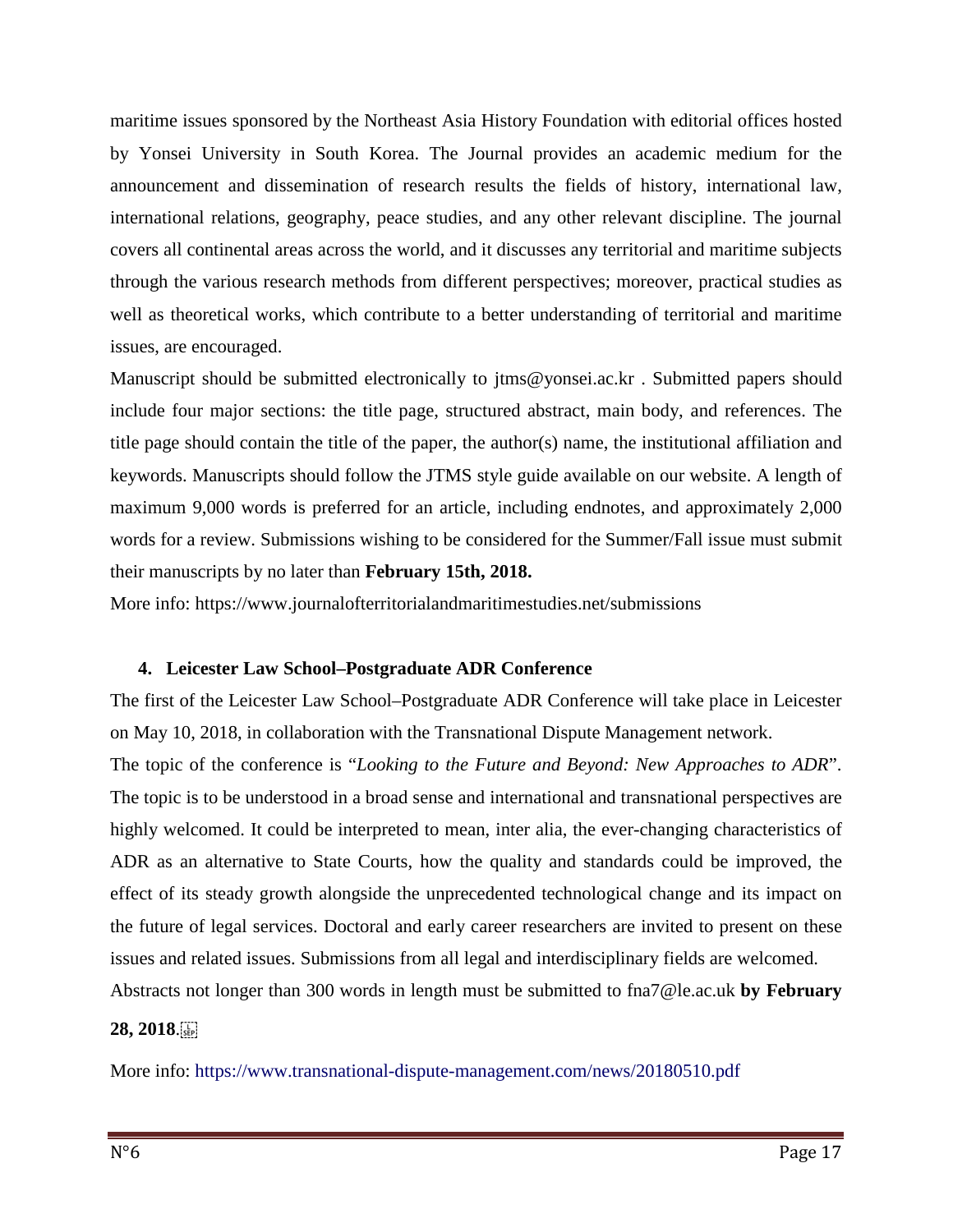## **5. World, Trade, and Development, Special Issue on Revisiting WTO's Role in Global Governance**

The WTO has often been at the centre of various debates which concern the organization's legitimacy and accountability. Some of these have been longstanding while the others are new, but what they share in common is a reflection of public concern about rising inequality and vulnerability in the global economy. Perhaps most importantly, there is still a question mark over trade rules as they exist and the impact that they have on the sustainable goals that States desire to achieve - be it economic, environmental or social. In this anniversary issue, TL&D attempts to take these debates forward by bringing together diverse views, critiques and solutions that address the current and future role of the WTO in global governance.

This Special Issue, currently scheduled for publication in Summer 2018, will provide an ideal platform to deliberate on these areas of focus. Accordingly, the Board of Editors is pleased to invite original and unpublished submissions for the Special Issue on Revisiting WTO's Role in Global Governance for publication as Articles, Notes, Comments and Book Reviews.

Closing date: **February 28, 2018**.

More info: http://tradelawdevelopment.com/Uploads/10.1%20Call.pdf

## **6. Stanford Law & Policy Review Spring 2018**

The Stanford Law & Policy Review is accepting submissions for scholarly articles on a rolling basis for Volume 29 Issue 2, set for publication in spring 2018. They are particularly interested in articles that touch on the topics of national security, cybersecurity, and public policy. Completed manuscripts will be considered for publication on a rolling basis. Authors should submit pieces to the Stanford Law & Policy Review via Scholastica, and direct all inquiries to our Lead Articles Editor, Sophia Carrillo (sophia1@stanford.edu). Articles should be between 5,000 and 20,000 words, not including notes and citations.

## **7. PluriCourts Workshop - Geography and Legal Culture on the International Bench**

PluriCourts at the University of Oslo has issued a call for papers for a conference on *"Geography and Legal Culture on the International Bench,"* to take place May 17-18, 2018, in The Hague. Proposals should be submitted online (https://nettskjema.uio.no/answer/92981.html) by **February 28, 2018**, which consists of: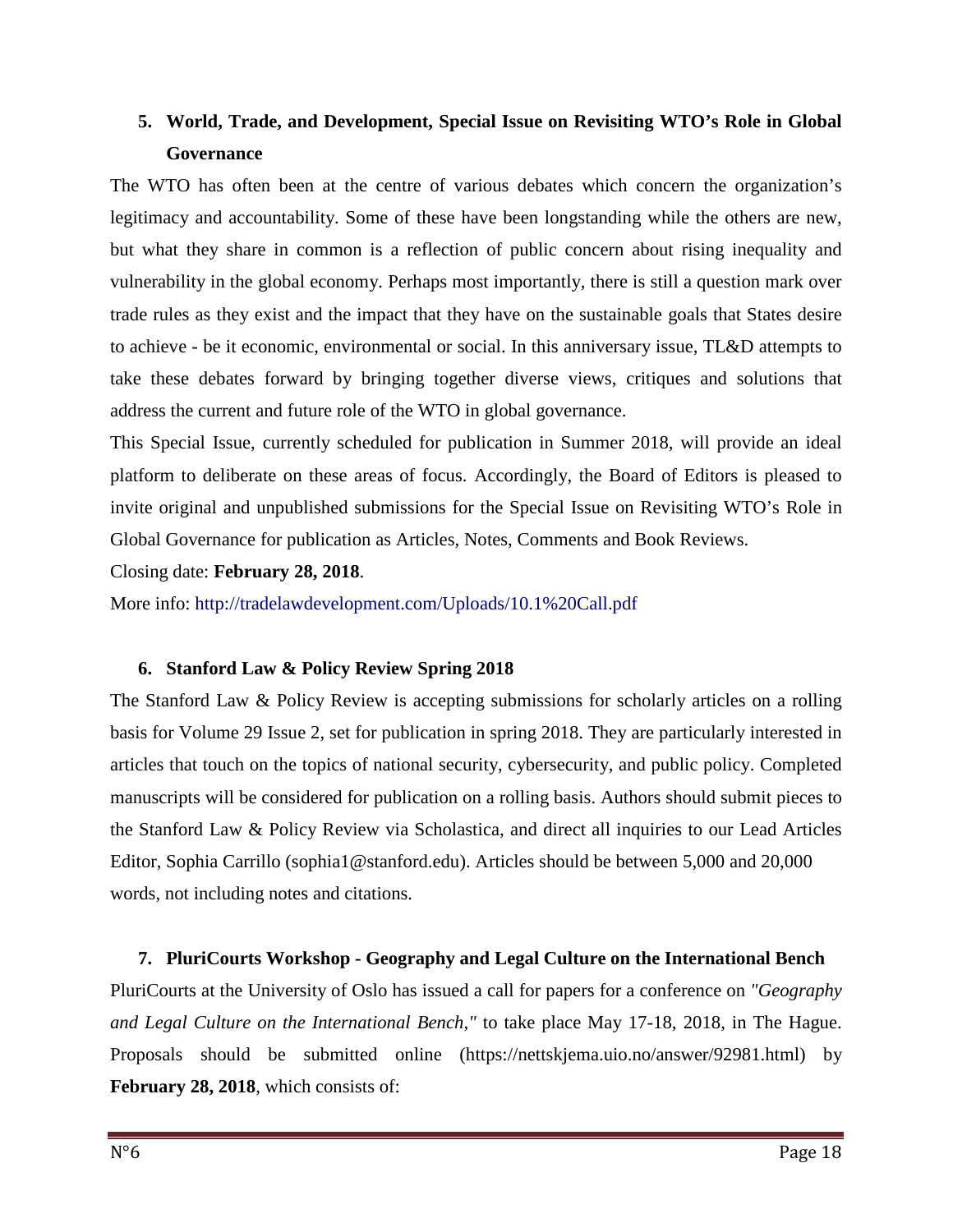A cover letter, indicating whether the author (if selected) will be applying for financial support (this will not affect the selection process);

An anonymized abstract (in Word or Pdf-format, not exceeding 400 words);

A one-page CV, including the author's contact details and her/his most important/relevant publications.

Multiple abstracts per author will be considered, but each author will be invited to present one paper at most.

More info: http://www.jus.uio.no/pluricourts/english/news-and-events/events/2018/cfpworkshop-geographyandlegalculture.pdf

### **8. Association of Human Rights Institutes 2018 annual conference**

The Association of Human Rights Institutes has issued a call for papers for its 2018 annual conference, to take place September 7-8, at the University of Edinburgh Law School. The theme is: *"Renewing Rights in Times of Transition: 70 Years of the Universal Declaration of Human Rights."* The deadline for submission of abstracts and panel proposals is **March 5, 2018**. Submissions should be sent to AHRI@ed.ac.uk.

More info: http://www.ahri-

network.org/images/documents/2018/AHRI%202018%20Call%20for%20Papers%20Final.pdf

## **9. PluriCourts at the University of Oslo – International and Hybrid Criminal Courts Conference**

PluriCourts has issued a call for papers for a conference on *"Ensuring and Balancing the Rights of Defendants and Victims at International and Hybrid Criminal Courts,"* which will take place August 30-31, 2018. Abstracts no longer than 500 words together with a short CV should be submitted online (https://nettskjema.uio.no/answer/93016.html) by **March 19, 2018**.

More info: http://www.jus.uio.no/pluricourts/english/news-and-events/events/2018/2018-08-30defendantsandvictims.html

# **10. University of Zaragoza - Colloquium on International Investment Law & Competition Law**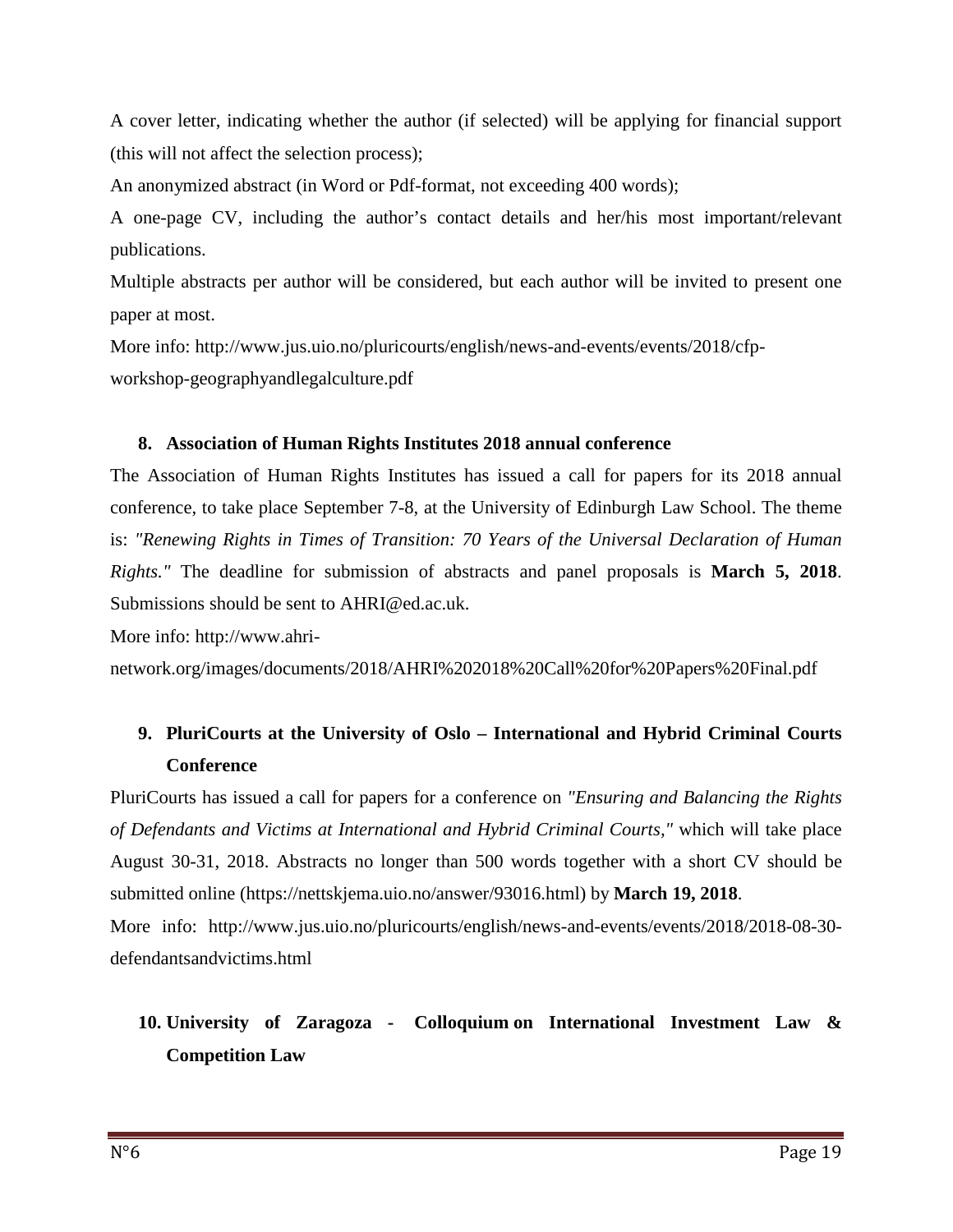The Faculty of Law of the University of Zaragoza, Spain, has issued a call for papers for a colloquium on *"International Investment Law & Competition Law,"* to take place September 27- 28, 2018. Senior and junior academics and practitioners (including PhD candidates and postdoctoral researchers) are invited to participate in the call for papers. Interested authors are invited to submit an abstract of an original paper, which is neither published nor accepted for publication when the Colloquium takes place. Papers will be selected by the conference's scientific committee on the basis of submitted abstracts, subject to a double-blind peer review. Only one abstract per author will be considered. Abstracts must not exceed 800 words, and must be submitted by **March 31, 2018,** to the following email addresses:

agourg@law.uoa.gr; cathy\_titi@hotmail.com; and katiafachgomez@gmail.com. In addition to the abstract, each submission should contain, as a separate file, a short (one page) author's CV, including the author's name and affiliation and contact details and a list of relevant publications. More info: file:///Users/OliviaSY/Downloads/CallforPapersZaragoza.pdf

#### **11. Yearbook on International Arbitration and ADR (Austria)**

Volume VI of the Yearbook on International Arbitration and ADR (Austria) will be published towards the end of 2018, and the editors have circulated a call for contributions on any newsworthy topic in the fields of arbitration or mediation. The final deadline for all submissions is on **July 1, 2018**. If you choose to write an article, please contact the editors for a style-sheet which provides information regarding the formal aspects of your contribution. If you have any questions, please do not hesitate to contact Mag. Tobias Kunz, the Yearbook's editorial assistant:tobias.kunz@sbg.ac.at.

#### **12. National University of Singapore - Third World Approaches to International Law**

The National University of Singapore Faculty of Law will host the Conference on "Third World Approaches to International Law" (TWAIL Singapore), which will take place from Thursday, July 19 to Saturday, July 21, 2018. The broad purposes of the Conference are to evaluate and assess the past, present and future of TWAIL, this as one of a series of TWAIL related events held in various parts of the world. As the first TWAIL Conference to be held in Asia, papers dealing with Asian issues and themes will be especially welcome. TWAIL Singapore will also further collaborations with TWAIL scholars from Africa, Latin America and the Pacific. A 500 word or less abstract of the proposed paper, affiliation details, and brief biography should be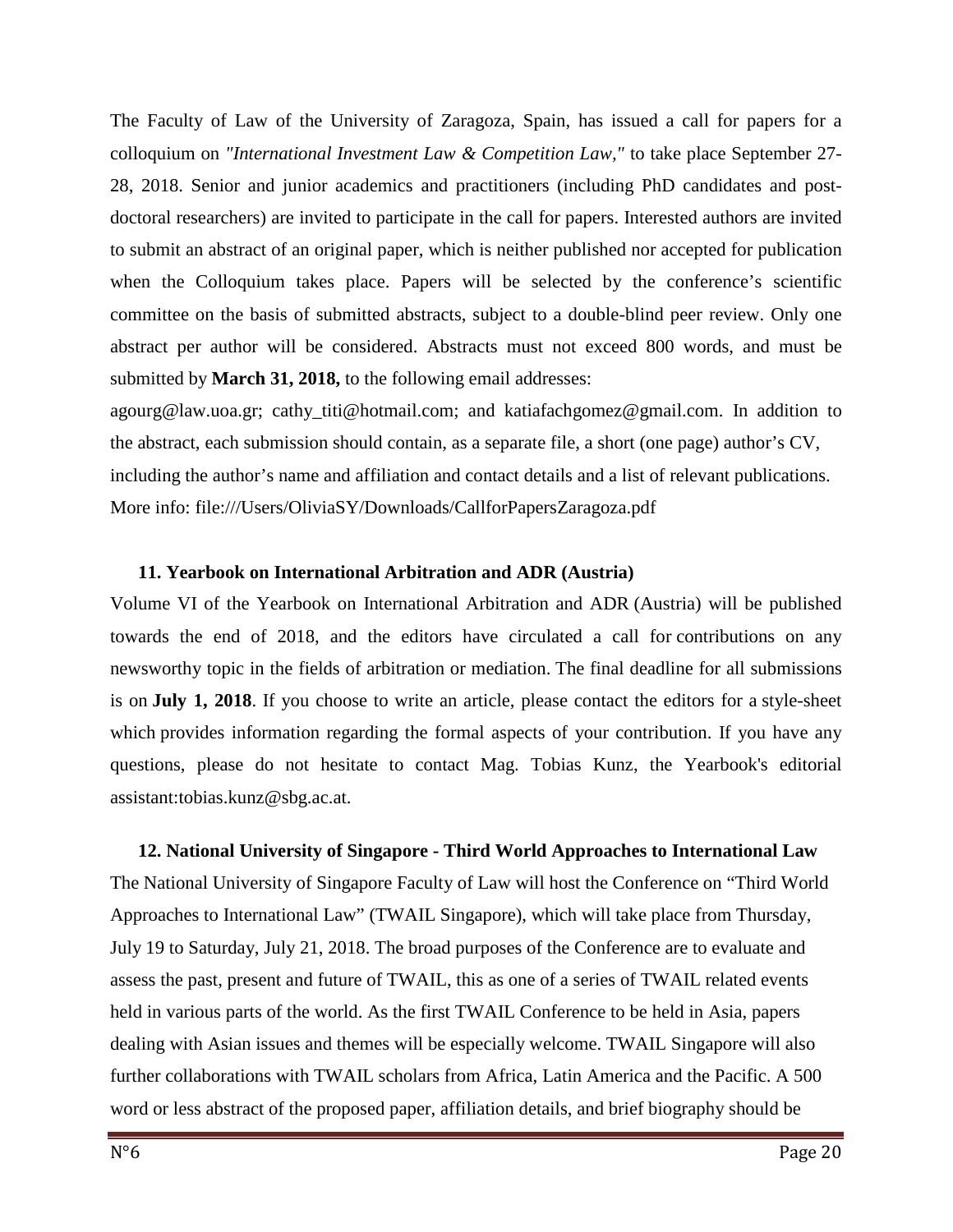emailed to the TWAIL Singapore secretariat at email address: twail@nus.edu.sg by **March 15, 2018**.

More info: https://law.nus.edu.sg/twail/call\_for\_papers.html

### **13. Annual "Revisiting the Role of International Law in National Security" Workshop**

The workshop is for public international law scholars and practitioners. It will take place June 18th, 2018 (full day) at Cardozo Law School, New York City. It aims to drive discussions of public international law, including international humanitarian law, international human rights law and international criminal law, into conversations, in the U.S. in particular on national security issues and situations of armed conflict. The organizers are interested in discussing scholarship and ideas that seek to bridge partisan political divides while addressing both the law and national interests.

The workshop will provide an opportunity for authors to have their works in progress critiqued by established experts in the field of IHL, and will provide a networking opportunity for participants. The organizers ask only for papers that that have not yet been accepted for publication. Please send your name, current affiliation, and paper proposal to Tracey Begley at trbegley@icrc.org before **April 1, 2018**.

More info: https://ilg2.org/2018/02/05/call-for-papers-international-law-national-security/

## **14. Northwestern University – Power and International Law**

The Buffett Institute for Global Studies at Northwestern University has issued a call for papers for a workshop on "Power and International Law," to be held May 4, 2018, at the American Bar Foundation in Chicago. Applicants should submit a paper title and abstract to sidrahamidi2017@u.northwestern.edu by **March 15, 2018**. More info: https://drive.google.com/file/d/125Pq1l\_PUjIs9GRMbRcUTSe-iEUWQGdC/view

## **15. Asian Journal of International Law**

The Society's Journal is soliciting submissions for future issues. Articles should be between 8,000 and 12,000 words (excluding footnotes) and be submitted exclusively to the *AsianJIL*, with publication subject to double-blind peer-review and editorial discretion. For details on style and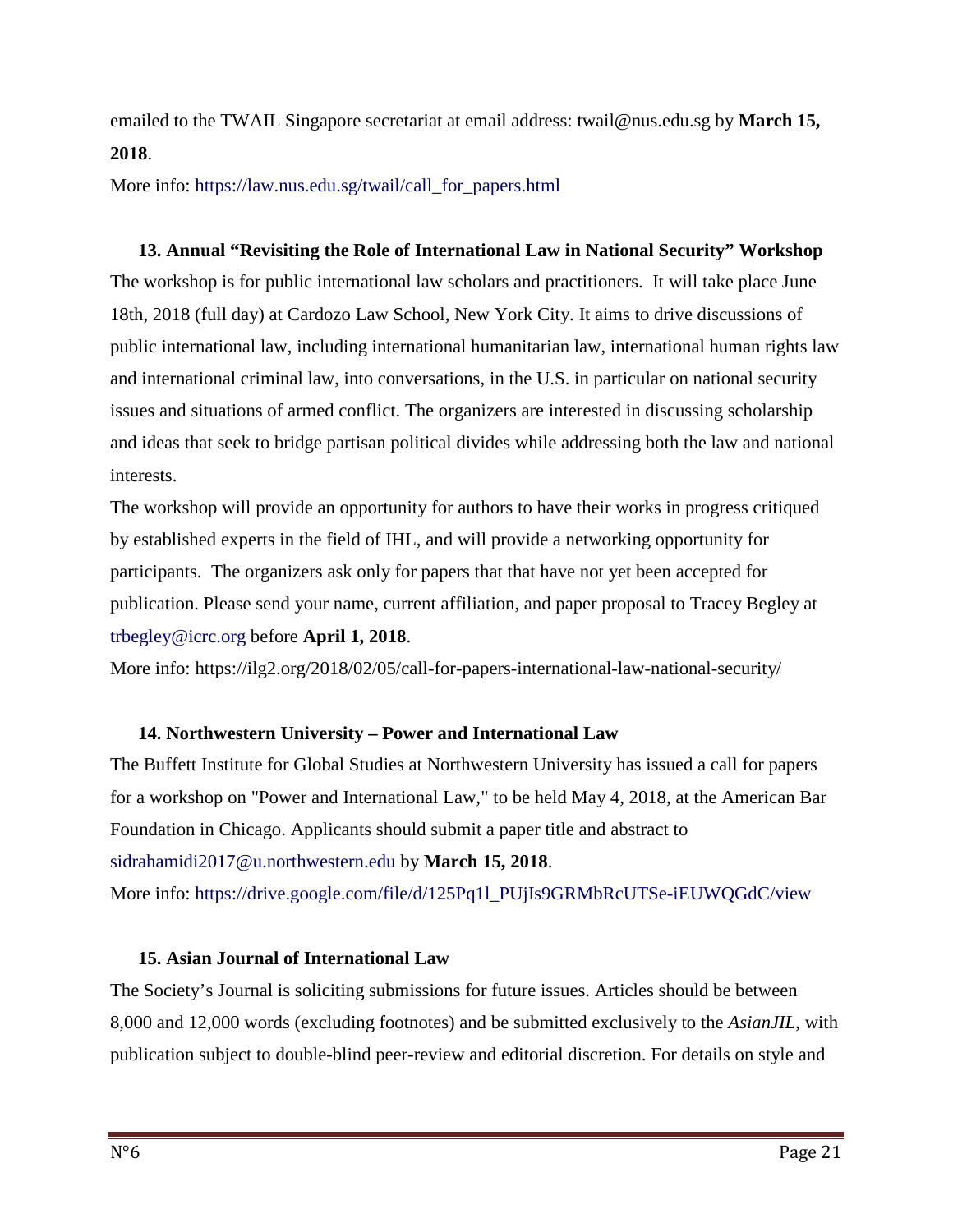the submission process, as well as information on how to subscribe, visit www.AsianJIL.org. For enquiries, please email AsianJIL@nus.edu.sg.

## **Conferences and Events**

## **1. DRIG Sponsors Panel at Columbia Law School Arbitration Day, March 2, 2018, New York City**

The DRIG will sponsor and co-organize a panel at Columbia Law School's Annual Arbitration Day, taking place on Friday, March 2 at Columbia University in New York City. The panel will focus on the differences among interstate arbitration, international courts, and investment arbitrations, and the prospects for enhanced interaction in the development of substantive international law and the conduct of proceedings. A program and registration information will soon be available at http://www.law.columbia.edu/columbia-arbitration-day.

## **2. CIL Conference on Climate Change and Law of the Sea, March 13-14, 2018, Singapore**

This conference will bring together leading legal and scientific experts to discuss the impacts of climate change on ocean activities, the challenges they pose for existing law of the sea frameworks and how the law of the sea could be used to respond to these impacts and support mitigation or adaption measures. It will explore mechanisms through which the legal framework could address or be adapted to meet these needs. The potential role of regional cooperation mechanisms, emerging obligations, increased regulation, dispute settlement methods and new legal instruments in addressing these challenges will also be explored.

Registration Fees:

Academics / Students: S\$400nett per participant

All Government Officials: S\$550nett per participant

Standard Rate: S\$750nett per participant

More info: https://cil.nus.edu.sg/event/save-dates-cil-conference-climate-change-law-sea/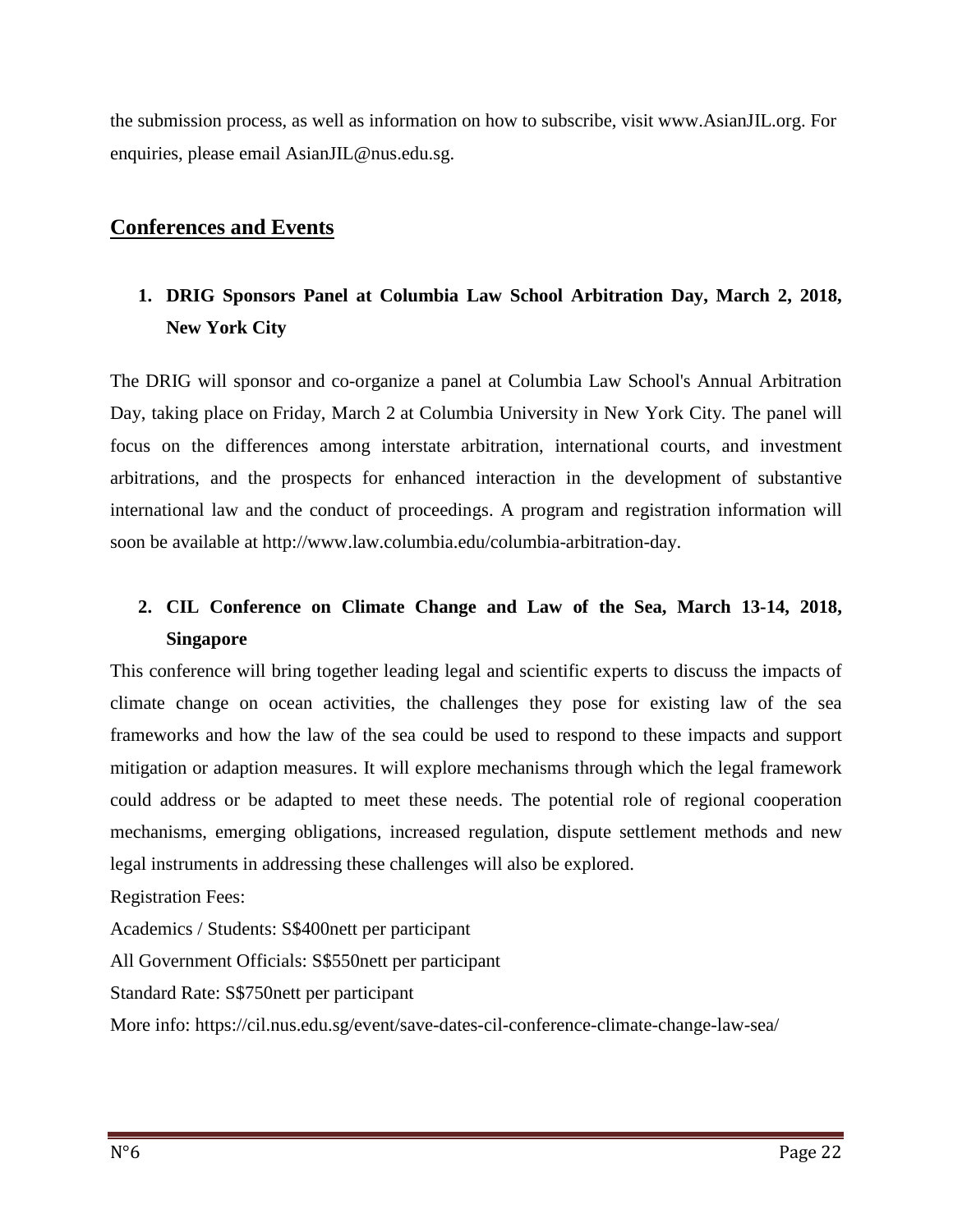## **3. The North American Branch (NAB) of the Chartered Institute of Arbitrators Annual Meeting, April 3, 2018, Washington DC**

The North American Branch (NAB) of the Chartered Institute of Arbitrators will hold its annual meeting at the DC office of Jones Day on April 3, just before the ASIL Annual Meeting. The NAB will add further details and registration information in due course on its website, https://www.internationalarbitrators.org.

#### **4. Public International Law in Practice Short Course, April 12-13, 2018, London**

Public International Law in Practice is a dynamic course of applied public international law run by the British Institute of International and Comparative Law. The two-day programme is focused on current developments in public international law and their application in national and international litigation, in governmental and international policy-making and in international legal and diplomatic practice.

Course fee is £450 (incl VAT) and covers:

- Tuition and course materials

- Refreshments (tea/coffee/water) during sessions and a sandwich lunch

- Certificate of completion (hardcopy and electronic version)

More info and booking link: https://www.biicl.org/event/1300

For group booking discounts, please contact eventsregistration@biicl.org

## **Other**

## **1. Legal Writing Award Opportunities for Students**

ILSA is now accepting nominations for the 2017 Student Deak Award. The Student Deak Award is sponsored by Oxford University Press for the best international law student article in a studentedited law journal. The award honors Francis Deak, a WWII veteran who wrote extensively on international law. The award is the student equivalent of the prize separately awarded by the American Journal of International Law to a younger author for meritorious scholarship in the prior year's volume of the Journal.

The nominee must have been a student at the time the article was written, and the article must have been published in a student-edited journal during the award year (2017). All nominations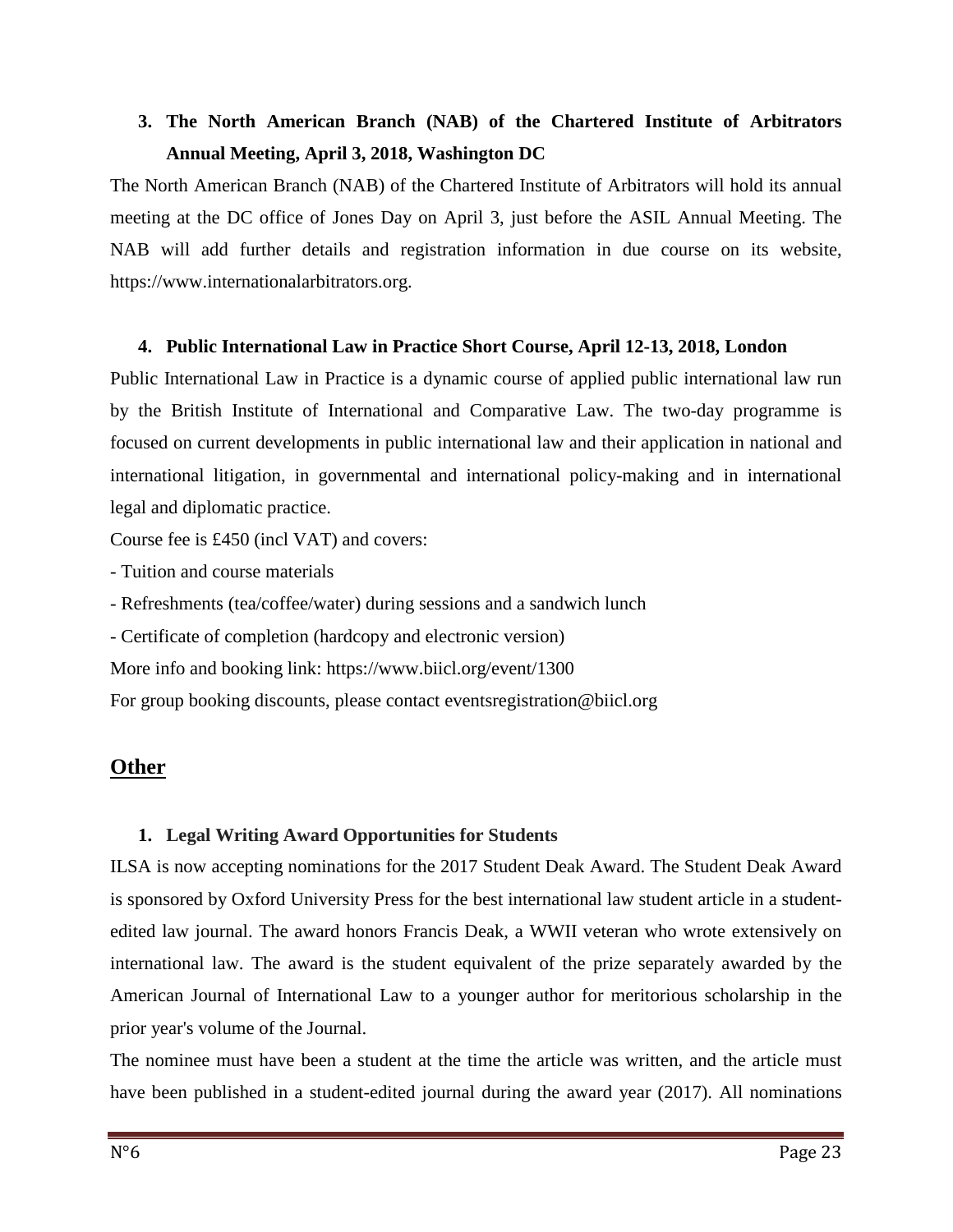satisfying these criteria will be considered by the awards committee who will choose the winning submission. Nominations should be submitted to ahenne@ilsa.org by **March 1, 2018.** All nominations must include the article citation and article in PDF format along with the name and email address of the author.

The award will be presented at the American Society of International Law's 2018 Annual Meeting which will be held in Washington, DC in early April.

Any questions about the award may be directed to ahenne@ilsa.org.

More info: https://www.ilsa.org/publications/student-deak-award

### **2. International Refugee Law Student Writing Competition**

The American Society of International Law's International Refugee Law Interest Group (IRLIG) is pleased to announce its fourth annual International Refugee Law Student Writing Competition, co-sponsored by the Global Migration Centre at the Graduate Institute of International and Development Studies, Geneva; the International Law Students Association (ILSA); the International Journal of Refugee Law;, and the American Society of International Law (ASIL).

Papers should address any topic related to international law and refugees, stateless persons, internally-displaced persons (IDPs), and forced migrants. Papers are eligible as long as student authors are enrolled in an undergraduate or graduate degree program at an accredited university at the time of submission. Papers must be written solely by the candidate, in English, and may not have been submitted for publication elsewhere.

The winner will receive a \$100 cash award, as well as free admission to the ASIL Annual Meeting where the award will be formally presented, to be held in Washington, 4-7 April 2018, from IRLIG; the opportunity to have the paper considered for publication in the International Journal of Refugee Law; and a complimentary one-year student membership provided by ASIL. Articles should be submitted before **February 28, 2018** to irlig@ilsa.org as Microsoft Word attachments. Questions should be directed to the same address.

More info:

https://www.ilsa.org/index.php?option=com\_content&view=article&layout=edit&id=567

## **3. Call for Candidates for the ILA2018 Biennial Conference in Sydney, August 19-24, 2018**